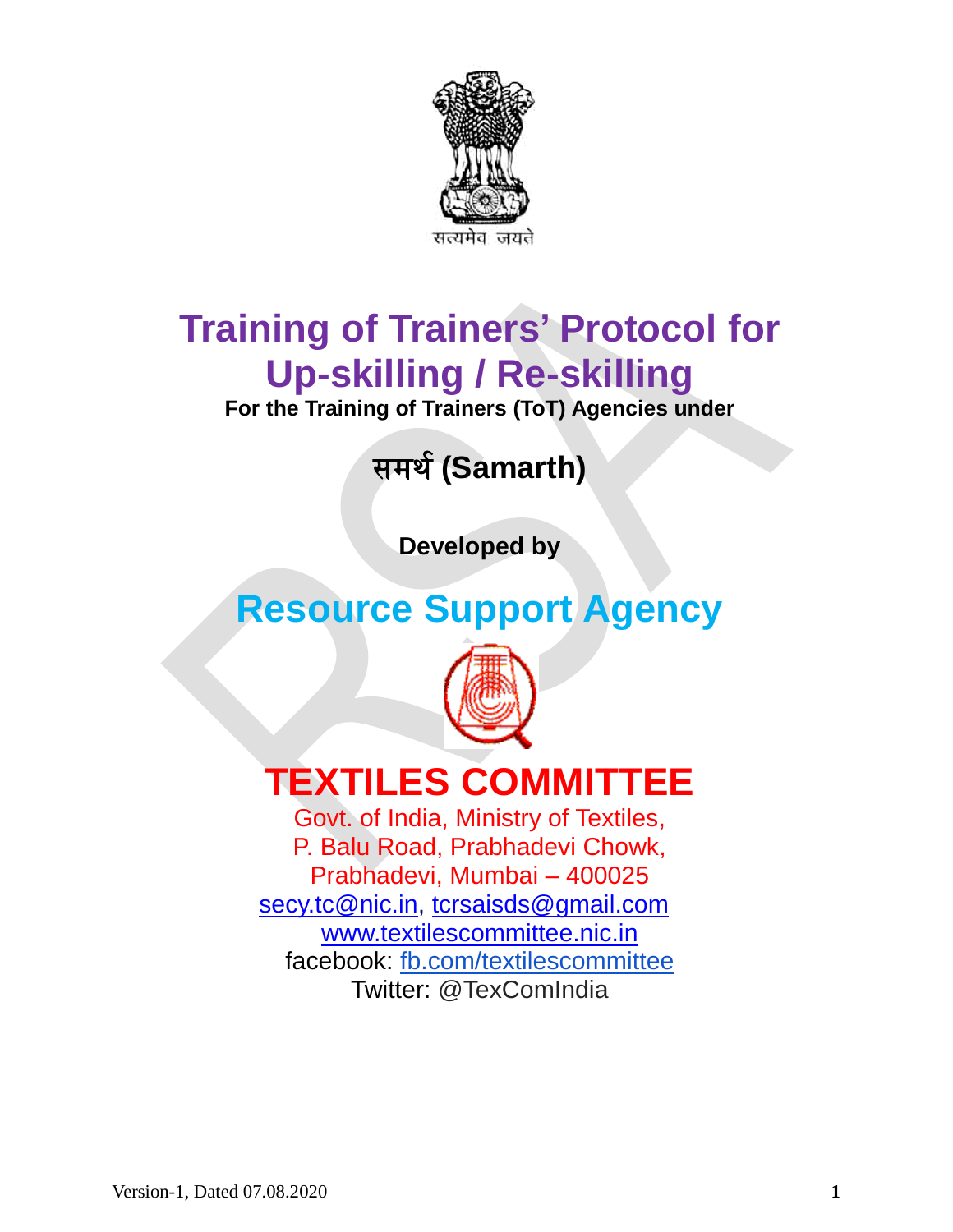# **TABLE OF CONTENT**

| Sr. No.        | <b>Description</b>                                                                  | Page No.       |
|----------------|-------------------------------------------------------------------------------------|----------------|
|                | Definitions / Abbreviations                                                         |                |
| 1              | Background                                                                          | 5              |
| $\overline{2}$ | Objectives of the Up-Skilling & Re-Skilling Intervention                            | 6              |
| 3              | <b>Resource Support Agency (RSA)</b>                                                | 6              |
| 4              | Training of Trainers (ToT)                                                          | $\overline{7}$ |
| 5              | Eligibility Criteria for Trainer for ToT                                            | 10             |
| 6              | Fee Structure of ToT                                                                | 11             |
| $\overline{7}$ | Training of Trainer (ToT) for CT                                                    | 13             |
| 8              | Assessment & Certification of CT                                                    | 14             |
| 9              | Trainer Certification Code No (UID)                                                 | 16             |
| 10             | Training of Trainer (ToT) Agency                                                    | 16             |
| 11             | <b>Accreditation of Master Trainers</b>                                             | 17             |
| 12             | Awarding of Accreditation to Master Trainer                                         | 19             |
| 13             | Association of Master Trainer with ToT Agency                                       | 19             |
| 14             | Procedure for Change of ToT Agency by Accredited Master Trainer                     | 20             |
| 15             | Addition of Scope of Master Trainer                                                 | 20             |
| 16             | Videography of the Training Program                                                 | 21             |
| 17             | <b>Surprise Visits</b>                                                              | 21             |
| 18             | <b>Allocation of Batches</b>                                                        | 22             |
| 19             | <b>General Instructions</b>                                                         | 23             |
| 20             | Power to Modify                                                                     | 25             |
| 21             | Appendix-A                                                                          | 26             |
| 21             | Annexure-1 (Form-14) Know Your Master Trainer-Up-skilling/Re-skilling<br>(KYMT-U/R) | 27             |
| 22             | Annexure-2 (Form-15) Know Your Trainer-Up-skilling/Re-skilling (KYT-<br>U/R)        | 28             |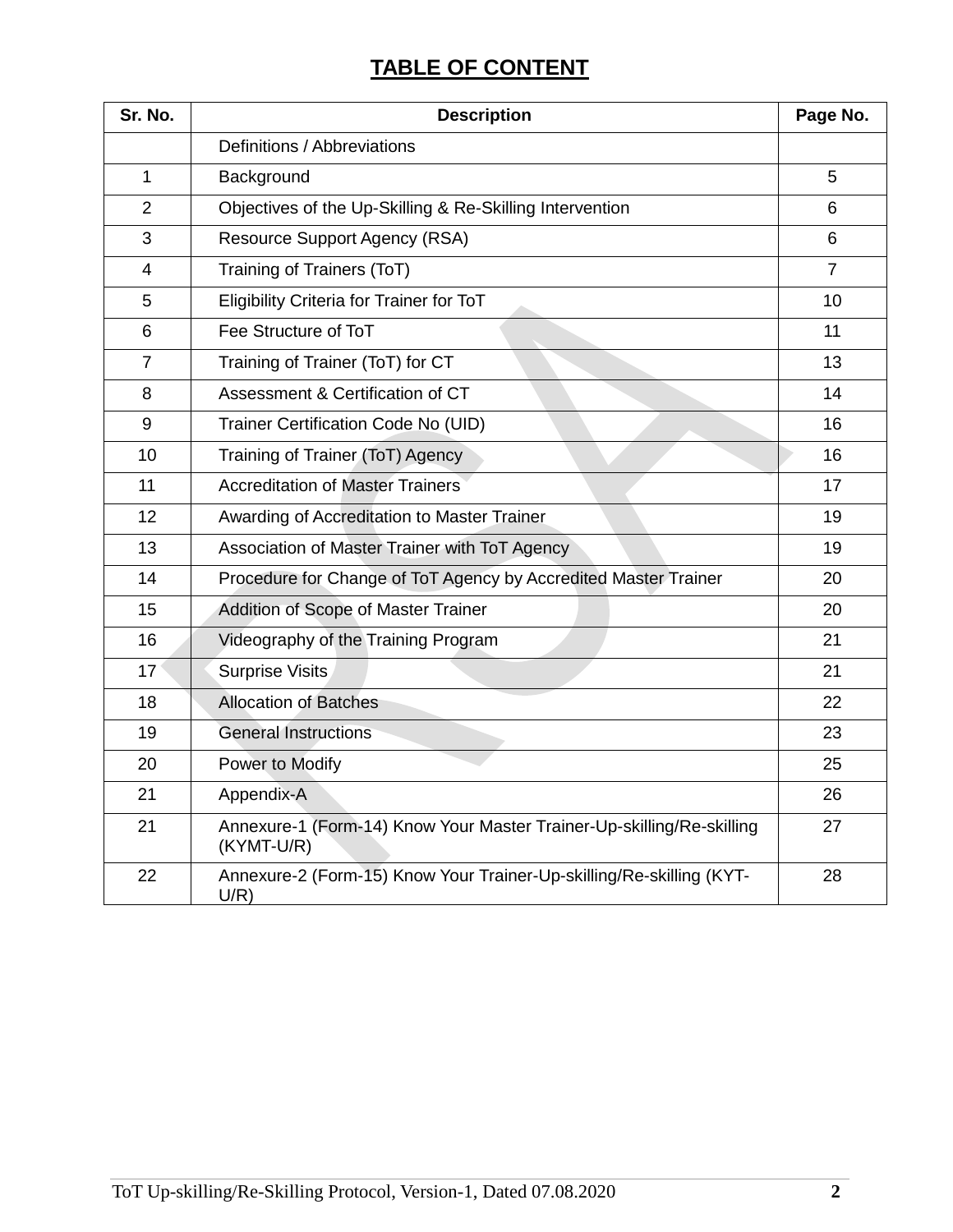# **DEFINITIONS / ABBREVIATIONS:**

- *a)* **Resource Support Agency (RSA):** The Textiles Committee (TC) is designated as RSA for implementation of the Samarth Scheme.
- *b)* **Training of Trainer Agency (ToT):** An agency duly authorized and empanelled by the RSA to conduct Training of Trainers (ToT).
- *c)* **Implementing Partner (IP):** Any interested organization duly authorized by Ministry of Textiles to conduct training of trainees under Samarth Scheme.
- *d)* **Provisional Empanelment:** Preliminary stage of empanelment after which the agency is required to ensure the accreditation of minimum 5 Master Trainers for Apparel sector or 1 Master Trainer for Handloom/Handicraft/Jute/Knitting/ Processing/Silk/Wool/Other fibers from RSA to be eligible for final Empanelled as Training of Trainers (ToT) Agency of the RSA under Samarth.
- *e)* **Trainee:** Any citizen of India possessing an Aadhaar Card (unless exempted under Aadhaar Act, 2016) with age over 14 years or as prescribed under relevant labour law.
- *f)* **Up-skilling:** Up-skilling can be defined as, to provide the same skill to the existing worker on higher level where he/she can better understand the machine/job, enhance its knowledge, attitude, behavior, understand the existing machine operations/its maintenance keeping the same existing job/work but with higher level. The progression of the work is considered to be horizontal.
- *g)* **Re-skilling:** Re-Skilling is the process of learning new-skills to do a different job, or of training people to do a different job. In this case, he/she can handle three to four machines/work in addition to its existing work/duties by imparting training of technical/domain skills, soft skills (attitude, behavior, communications). The progression of the work is vertical and essentially also include multi skilling.
- *h)* **Candidate Trainer (CT):** A Candidate Trainer is one who meets the prescribed education qualification & industry experience and would be required to undergo **6 days** ToT programme.
- *i)* **Trainer (T):** A Trainer is one who has successfully passed the assessment of ToT programme and got certified with RSA under SAMARTH Scheme.
- *j)* **Assessment (In case of ToT):** It is a process to evaluate the competency of a trainer by way of written test/online test and/or viva.
- *k)* **Master Trainer (MT):** Person duly accredited/certified by RSA under Samarth to conduct such Training of Trainers as required by the RSA through its empanelled Training of Trainer (ToT) Agencies.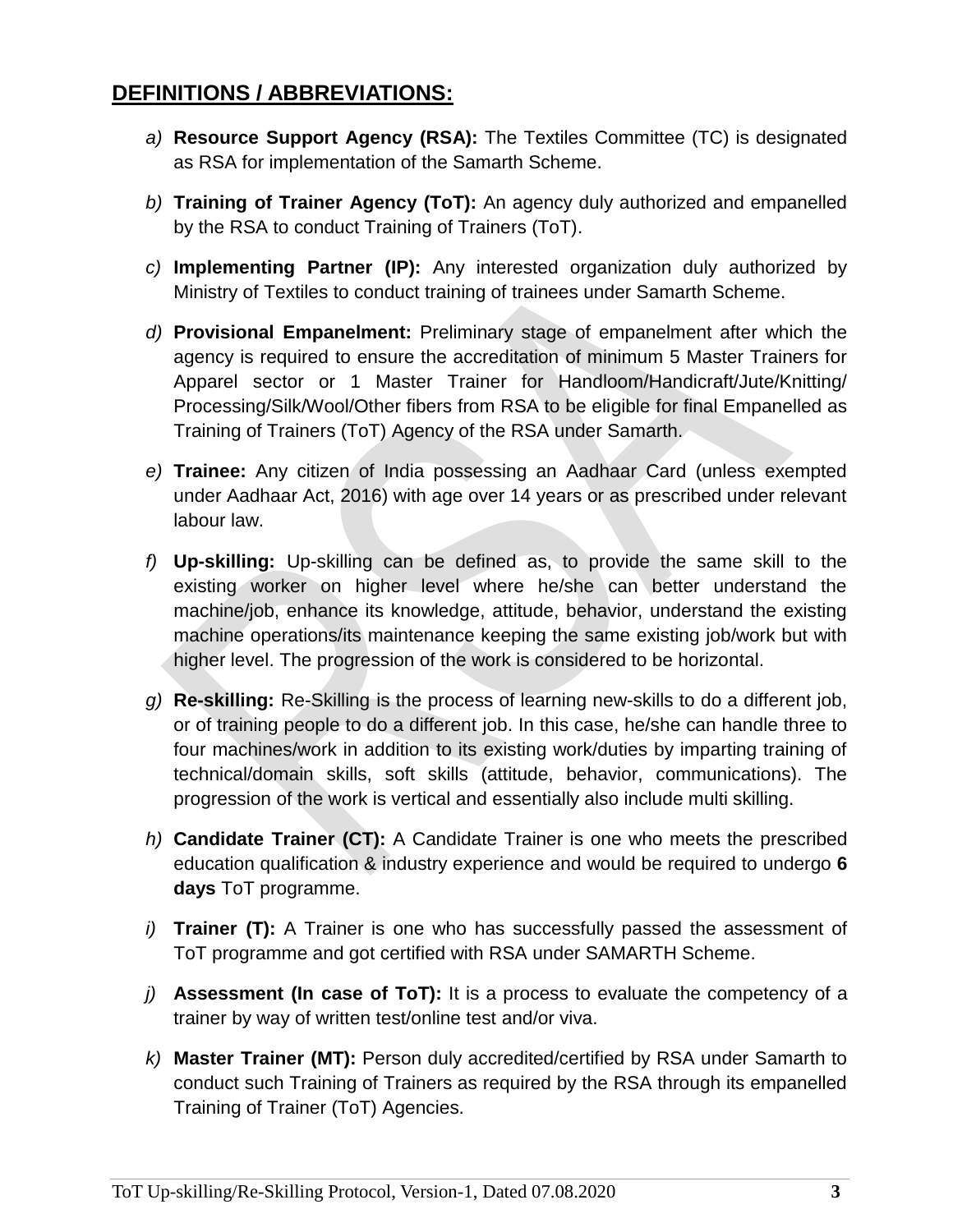- *l)* **ToT Protocol:** A document which provides detailed guidelines to conduct Training of Trainer's duly developed by the RSA under Samarth as amended from time to time by the RSA for the purpose of Training of Trainers under 'Samarth'.
- *m)* **UID:** It the Unique Identification Number allotted by RSA to each successful trainer.
- *n)* **KYMT-U/R:** Know Your Master Trainer for Up-skilling/Re-skilling
- *o)* **KYT-U/R:** Know Your Trainer for Up-skilling/Re-skilling
- *p)* **TC:** Textiles Committee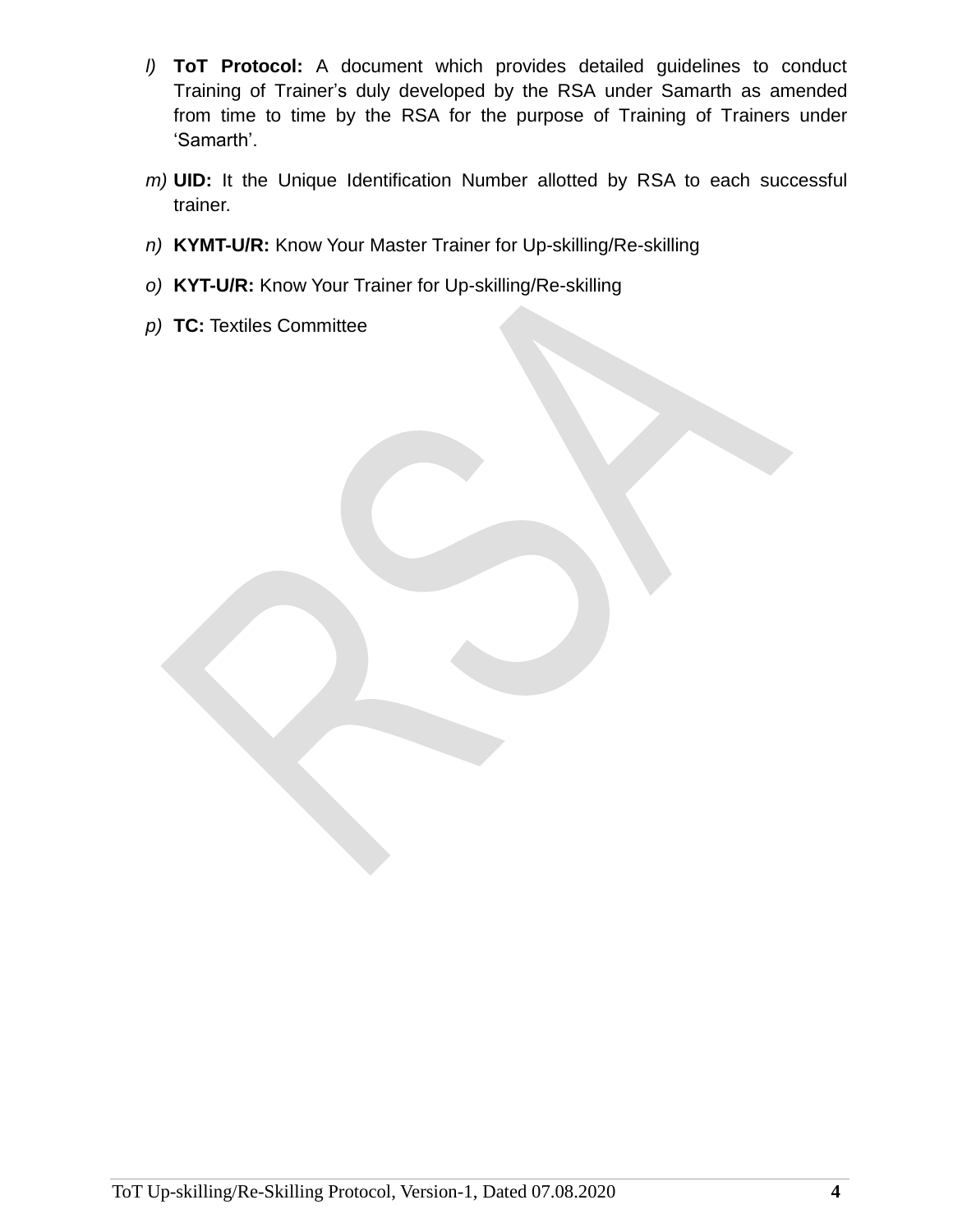## **1. BACKGROUND**

The Ministry of Textiles (MoT) has introduced a new scheme titled "Scheme for Capacity Building in Textile Sector" (SCBTS) which shall be known as "समर्थ"(Samarth). The Samarth is launched with a view to transform the unskilled manpower to skilled workforce in various sub-sectors like Garment, Knitting, Processing, Manmade & Synthetic fibres and other unorganised textile sector/sub-sector and trade including traditional sectors like Jute, Silk, Handloom, Handicraft & Carpet by running the certified Skill Development Programme in these sub-sectors across the country. The proposed scheme is with target outlay of Rs. 1300 cr. with a physical target to train 10 lakh personnel (9 lakh personnel in organised & 1 lakh personnel in traditional sectors) over the period of 3 years (2017-2020).

One of the critical quality control factors is the supply of quality trainers and assessors. A structured and detailed Training program for Trainers and Assessors becomes essential to address the requirement of adequately trained trainers and assessors in the skill eco-system. The MoT has designated the Textiles Committee (TC) as the Recourse Support Agency (RSA) for implementing SAMARTH. The RSA, endeavours to structure Training program for Trainers and Assessors across textile sector through this Protocol. The Protocol on Training of Trainers has been developed on a consultative approach with the aim to provide a robust model for creating quality trainers required under Samarth.

The productivity and quality of Indian Garment industry especially in the MSME sector is required to be enhanced considerably to bring it in line with the world's best if India is to emerge as the topmost player in the Textile & Apparel sector. One of major determinant of productivity in Garment industry is the Human capital and the second factor is the technological advancement. The new technology advancements in manufacturing machineries is promising exciting new ways to enhance productivity of the industry.

In current scenario, the Garment industry is in much need of multi skilled workforce, in terms of workers who can do multiple operations on a machine as well as multiple operations on different types of sewing machines. The new skills required to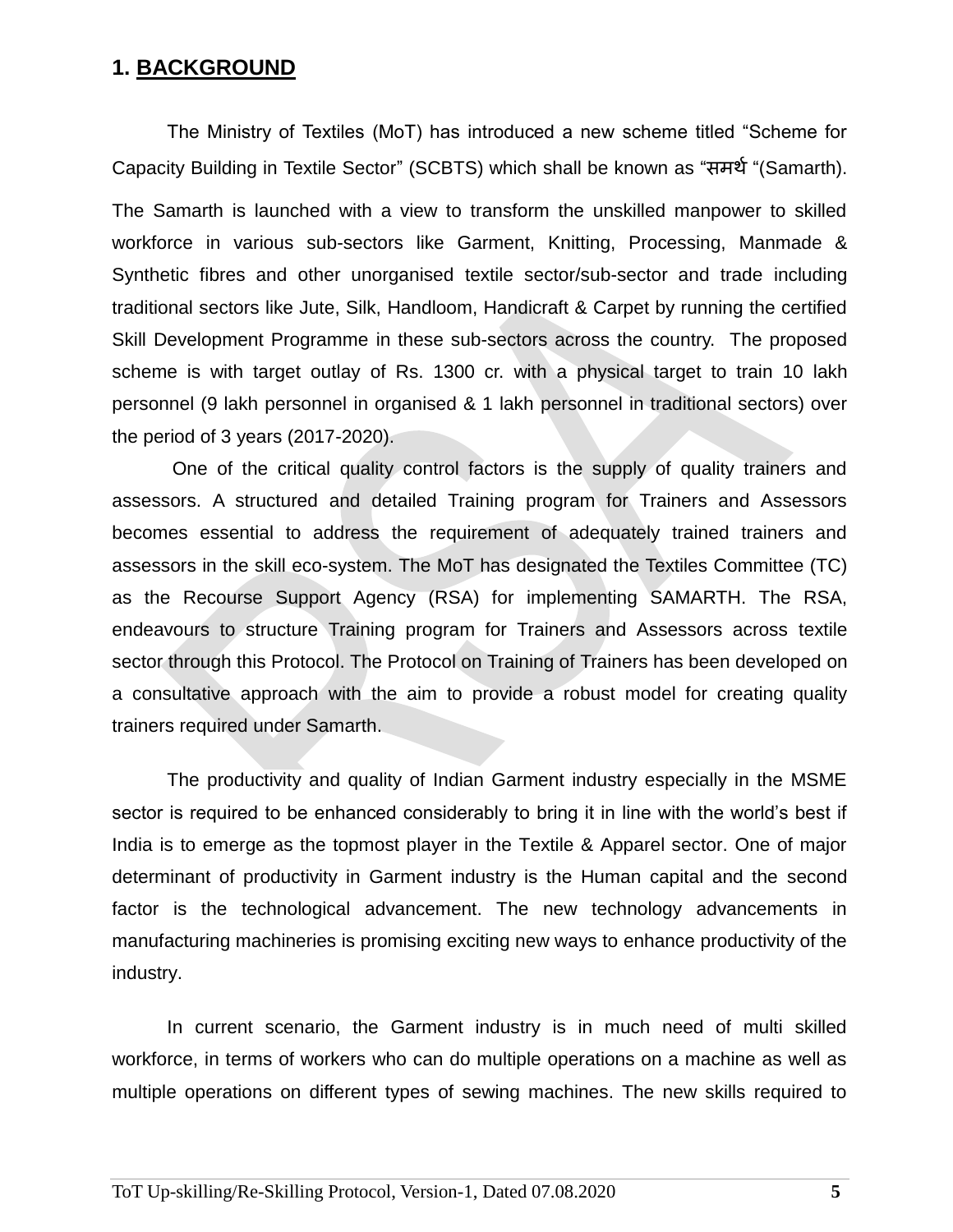thrive in this new era are in short supply, forcing companies to examine their workforce capabilities. The skill gap in existing workforce in Indian Textile & Apparel industry is a threat to business growth. Re-skilling, Up-skilling could be an important solution to bridge the skill gap in existing workforce. The way forward is to go for a structured Re-skilling & Up-skilling intervention for existing workforce. This will enhance the competitiveness of Indian garment industry in the international market, fetching more business.

## **2. OBJECTIVES OF THE UP-SKILLING & RE-SKILLING INTERVENTION**

Keeping in view the demand for skilled workforce, the MoT, Government of India is implementing Up-Skilling/Re-Skilling training under the SAMARTH Scheme with following objectives.

- i. To upgrade the skill level of existing workers/employees engaged in a textile industry in Apparel & Garmenting, Made-ups, Home furnishing for improving their skill level and productivity.
- ii. To improve the productivity and competitiveness of the industry to a level prevalent to the international standards.

## **3. RESOURCE SUPPORT AGENCY (RSA)**

Textiles Committee, a Statutory body under the Ministry of Textiles, Government of India was set up by an Act of Parliament viz., 'Textiles Committee Act', 1963. The main objectives of the Committee activities are oriented towards overall quality improvement of textiles in India. The Government of India, Ministry of Textiles has designated the Textiles Committee as **Resource Support Agency (RSA)** for the new scheme 'SAMARTH' of the Ministry of Textiles, Government of India for providing resources in various sub-sectors like Garmenting, Knitting, Processing, Handloom, Jute, Silk, Technical Textiles, Wool, Others (Other fiber) and Handicrafts & Carpet, etc.

The Textiles Committee, as RSA, will be performing the following functions under the ''Samarth":

- i. To identify and finalize the skill development needs in consultation with Sector Skill Councils (SSCs) and industry.
- ii. To standardize the course content and to develop the content.
- iii. To specify the training centre's infrastructure with reference to the NSQF courses.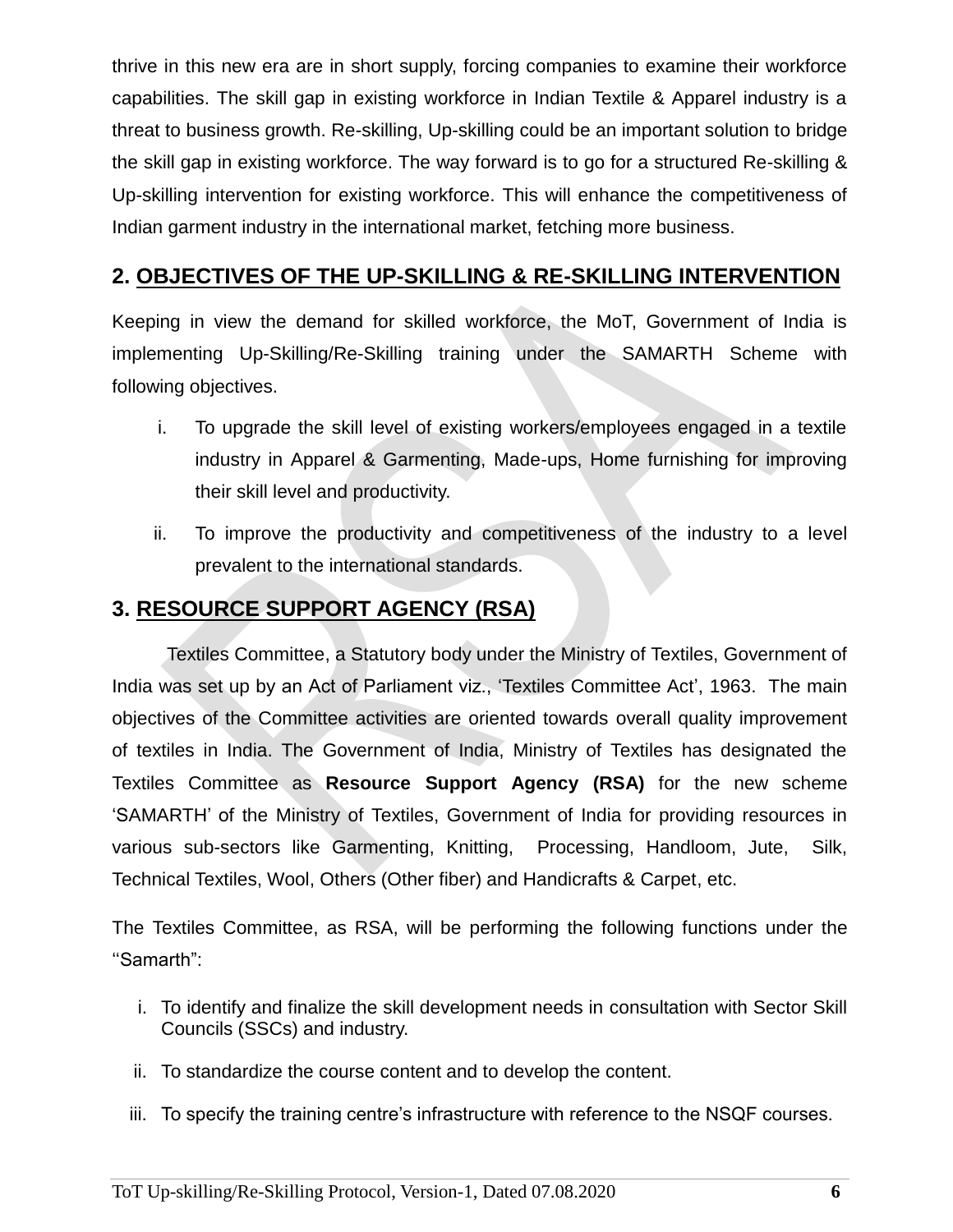- iv. To standardize the admission, assessment, certification and accreditation processes in consultation with the SSCs and industry to ensure consistency and acceptability by various stake holders.
- v. To empanel Assessment Agencies and to monitor their performance.
- vi. To conduct Training of Trainers (ToTs) and Training of Assessors (ToAs) in coordination with respective SSCs.
- vii. To conduct the skill gap studies from time to time and build up skill data base for the industry.
- viii. To study the global scenario and best practices in skilling in Textile Sector.

# **4. TRAINING OF TRAINERS (ToT)**

To provide efficient and effective skill development training to trainees, RSA intends to create a large pool of trainers under the Samarth Scheme. The trainer trained by notified ToT centres and certified by RSA are expected to take up training in various textiles subsectors/job roles like Garmenting, Knitting, Processing, Handloom, Jute, Silk, Technical Textiles, Wool, Others (Other fiber) and Handicrafts & Carpet (Job role wise). The trainers responsible to train the trainees must be knowledgeable and be equipped with skills to deliver training. The efficiency of the trainers would reflect the proficiency of the training they provide to the candidates in the specific job role.

Training of Trainers (ToT) is a program for the development of training delivery skills of those who wish to become trainers in the sector/course of their preference. Supply of quality trainers is one of the most critical elements to ensure efficiency of any Skill Development Programme. A structured and detailed ToT Program for Trainers is essential to address the requirement of adequately trained trainers in the skill ecosystem. Therefore, this Protocol has been developed to provide a robust road map for creative quality trainers after due consultation with stakeholders.

Training of Trainers (ToT) program is envisaged to focus towards:

- Orientation and alignment of trainers as per the requirement of Samarth on the respective job roles and sub-sectors.
- Development of teaching pedagogy and best practices to trainers engaged in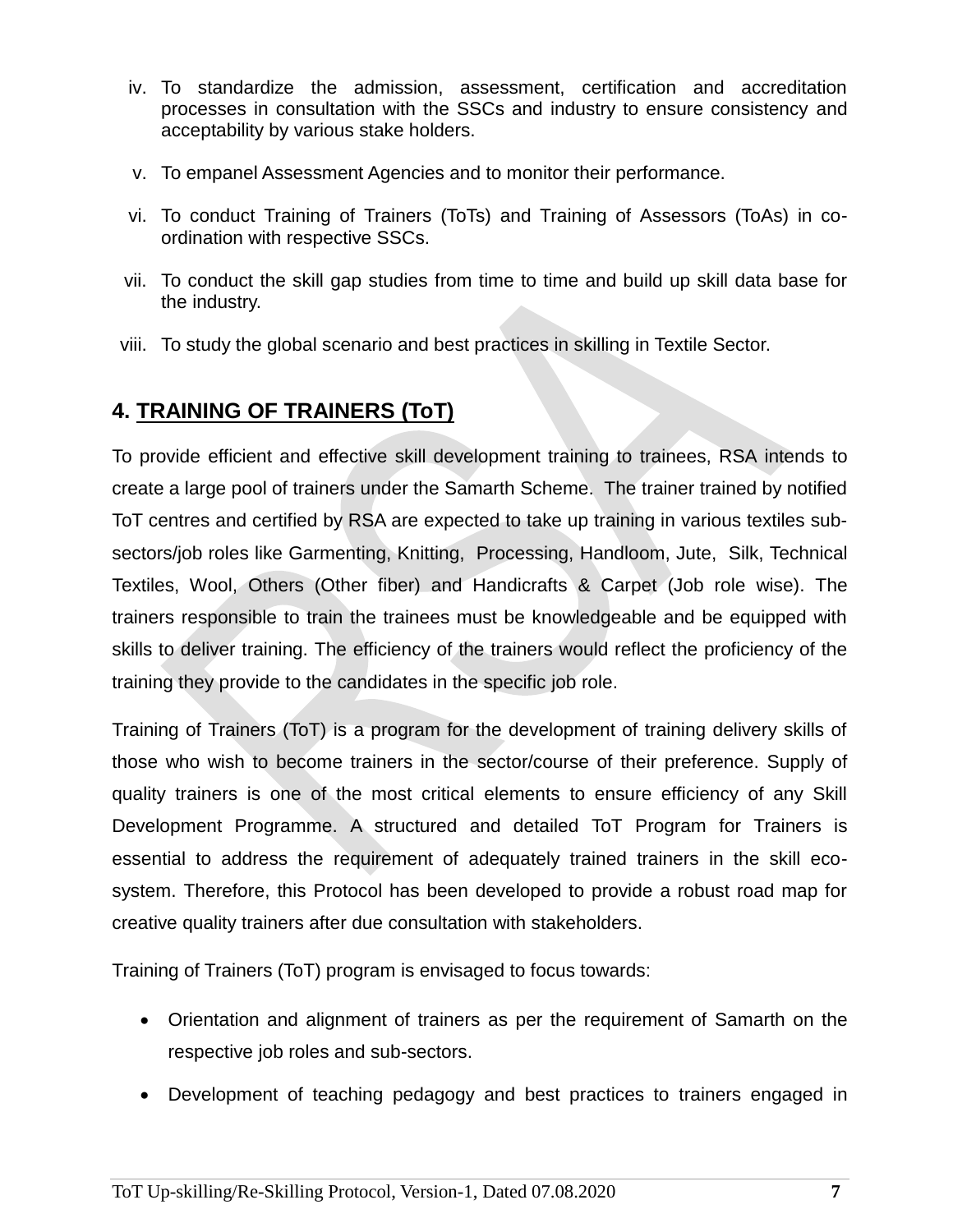imparting skill training to trainees in various job roles approved by the RSA.

## **4.1. Type of Skilling:**

**4.1.1. Up-skilling:** The process of learning new-skills or of teaching workers new skills. It focuses more on improving worker's skills so they can work within the same job. Unlike re-skilling that requires to earn a completely new certification, up-skilling will require an employee to enhance their value to his/her organization by improving their current skill set. Thus, with reference to SAMARTH, up-skilling will mean to provide the same skill to the existing worker supervisor, managers as the case may be, on higher level where he/she can better understand the machine/job, enhance its knowledge, attitude, behavior, understand the existing machine operations/its maintenance keeping the same existing job/work but with higher proficiency. The progression of the work is considered to be horizontal.

For example: The up-skilling training given to existing Sewing Machine Operator of level 2 will lead to Sewing Machine Operator of level 4 with higher knowledge and capabilities.

**4.1.2. Re-skilling:** The process of learning new-skills so you can do a different job, or of training people to do a different job. Re-skilling focuses more on creating new-skill so that employee or individual can do a different job. Typically, re-skilling is a program that requires employees to be sent to a college or trade school to earn a degree or certification in a different field. After the completion of this skilling, the employee will once again become employable. Thus, under the SAMARTH this mean multi skill training of employee to handle three to four machines/work in addition to its existing work, supervisor, managers as the case may be, by imparting training of domain skills, attitude, behavior, soft skills, QMS, PACE skills etc. Here the progression in skill is vertical & essentially also includes Multi-skilling.

For example: if the Sewing Machine Operator is given training of Double needle lock stitch, Flat lock, Button hole, Button attachment m/c, use of folders, guides, attachments etc. or additional 3-4 machine operation, then he/she is capable to work as multitasking with better quality and productivity output will be treated as Re-skilling. Also if Sewing Machine Operator takes up the training for Supervisor or line master, it will be treated as Re-skilling.

The objective of the Protocol is to provide a robust, standardized and scalable model for training, assessing and certifying Trainers required under Samarth for imparting training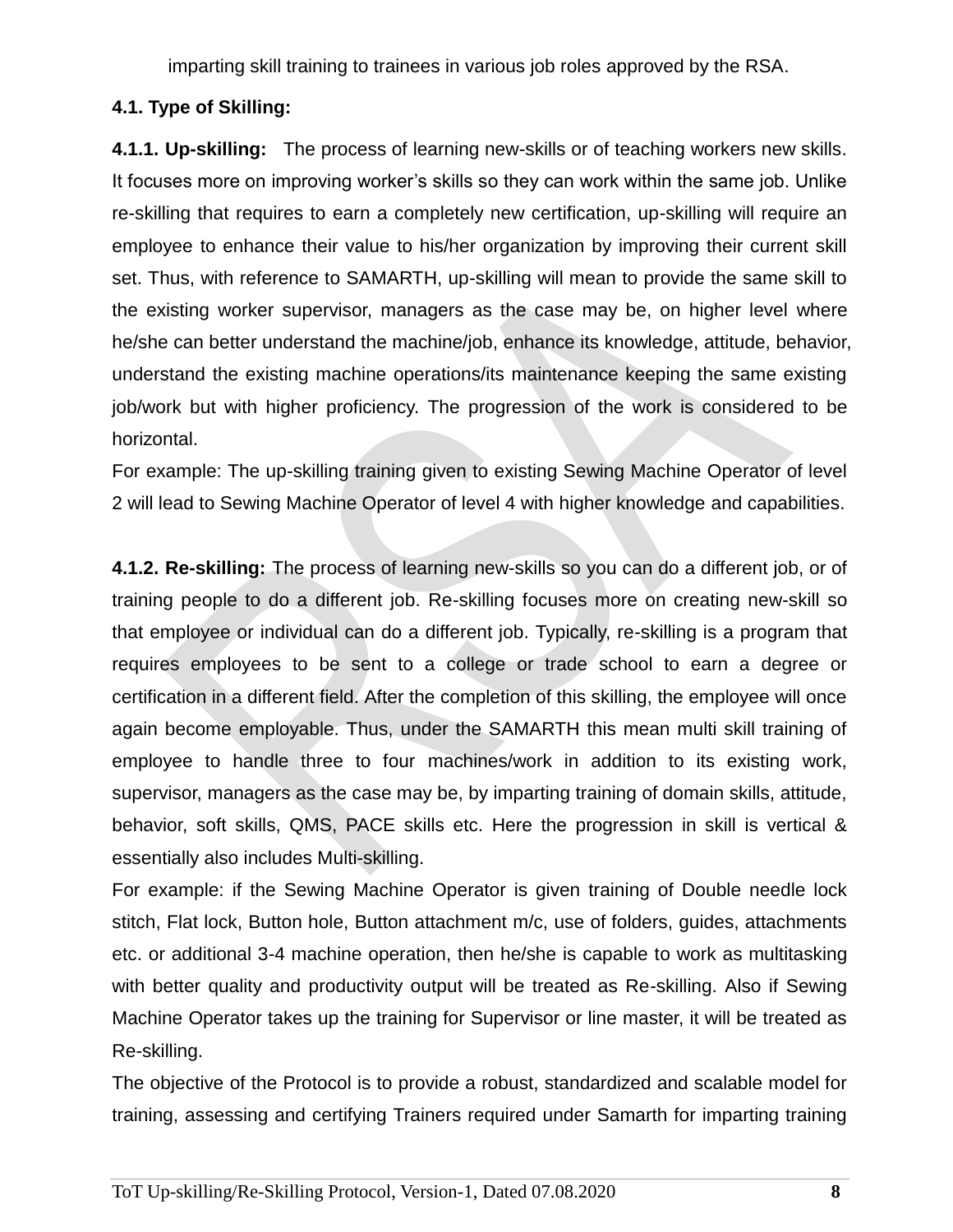of courses developed/adopted by RSA and aligned to NSQF. RSA, in consultation with industry, has already developed/adopted and standardized several industry relevant courses under the Samarth Scheme. Detail of the segment wise courses developed/adopted and aligned with NSQF is available on [http://www.textilescommittee.nic.in.](http://www.textilescommittee.nic.in/) Depending upon employability and criticality of job role(s), more industry relevant job roles are being identified whose course curriculum would be developed / adopted and will be aligned with NSQF as per requirement. Only the courses which are aligned with NSQF and approved by the RSA will be available to the IP for training of trainees.

For the purpose of Up-skilling/Re-skilling program, list of courses is updated on Textiles Committee or SAMARTH website. In addition to the core course content developed by the RSA for various courses offered under Samarth, a common module of 30 hours on soft skills is also included in all such courses. The soft skills component will deal with issues like safety in production centre, cognitive or emotional empathy, cleanliness at work place, attitude to deliver a work, ethical communication, importance of health and hygiene in work place, time management, team work, language skill, personal habit, leadership traits, sexual harassment at workplace, labor laws and computer literacy etc. in order to meet the overall objective of the 'Samarth' scheme, RSA will develop/adopt some other courses as relevant to the scheme.

## **4.2. Education Qualification & Experience Requirements:**

As per approval of Ministry of Textiles (MoT), RSA published the PUBLIC NOTICE No. SAMARTH/RSA-CAT/28/2019 (ToT Protocol), dated 20<sup>th</sup> February, 2020 on Textiles Committee website and also sent to all the IP's. As per public notice/MoT approval, the educational qualification & experience of the trainers for different levels of courses under Samarth are given below:

#### **For Level 1 and 2 courses**

- 12th pass with 7 years of experience
- ITI with 5 years of experience
- Diploma in Engineering/Graduate in Science with 3 years of experience
- Graduate in Engineering with 1 year of experience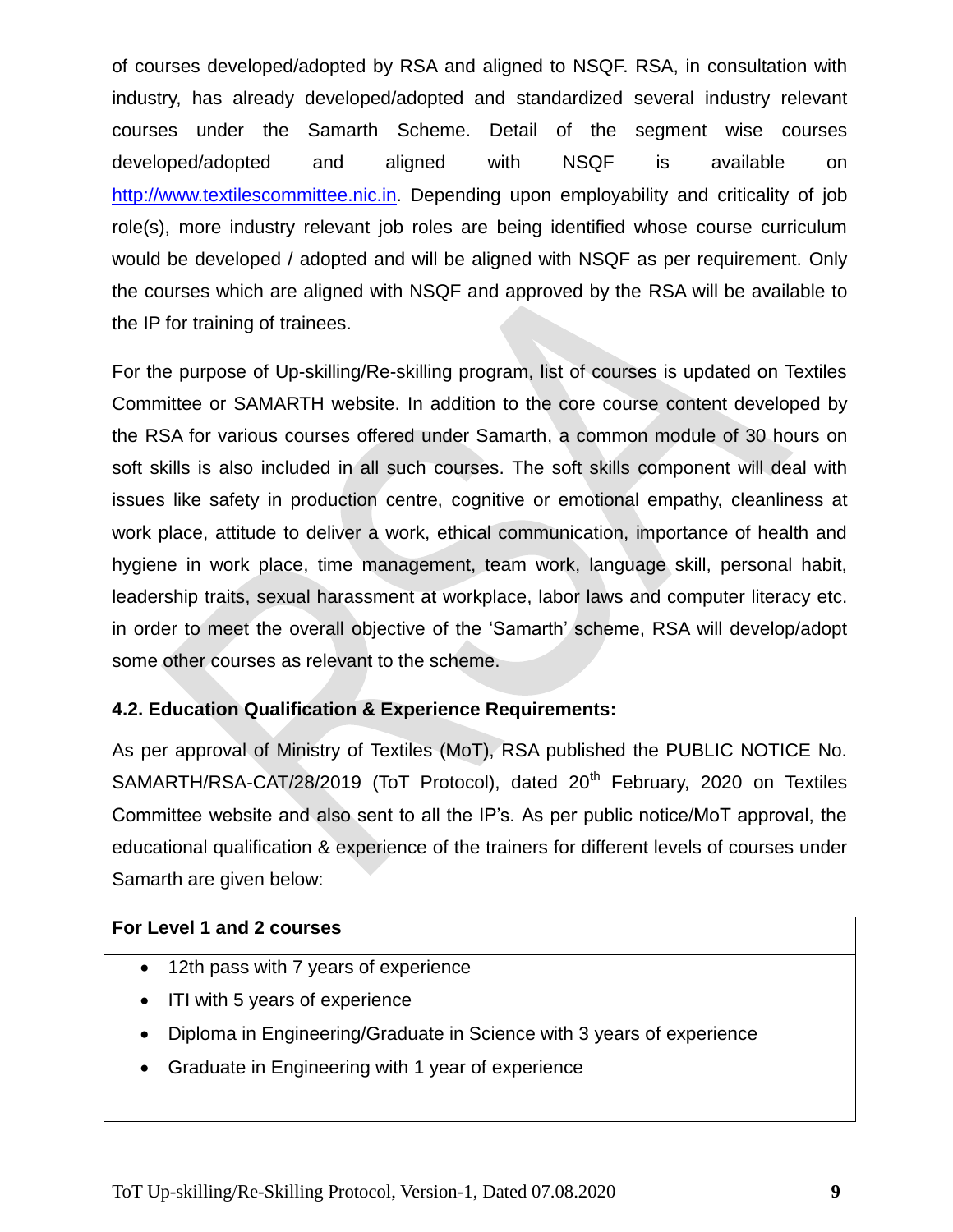- ITI with 10 years of experience
- Diploma in Engineering/Graduate in Science with 5 years of experience
- Graduate in Engineering with 2 years of experience

### **For Level 5 and above courses**

- Diploma in Engineering/Graduate in Science with 7 years of experience
- Graduate in Engineering with 3 years of experience

**Note:** All training will be conducted course wise.

# **5. ELIGIBILITY CRITERIA OF TRAINER FOR ToT**

## **5.1. Candidate Trainer (CT):**

A Candidate Trainer is one who meets the prescribed education qualification & relevant industry experience (as per para 4.2 above). The CT who fulfils the prescribed requirements would have to undergo **6 days** ToT programme conducted at any predefined ToT centre through online/offline modes wherein the applicant would be trained and assessed on domain skills and training delivery skills (Platform skills).

**Note:** CT shall have to pass the assessment (Domain skills and Platform skills) to become RSA approved Certified Trainer under Samarth. The nomination of the candidature will be cancelled at any stage if the information given is found incorrect or observed any deviation from the prescribed criteria. Such nomination may be resubmitted with relevant fee and proper documents meeting the criteria. IPs shall diligently check the authenticity of documents and also confirm that the candidates are meeting the required criteria. In case of any lack of documents/not fulfilling eligibility criteria, etc. then he/she will not be eligible to undergo ToT module hence their application will be rejected without any intimation and have to apply again afresh.

**5.2. Scope of Candidate Trainers:** The prequalification requirement for CT is already explained above. The aspiring candidates can opt for training in only one course at a time from among the available courses under Up-Skilling/Re-Skilling under the Samarth scheme depending upon prescribed educational qualification and experience.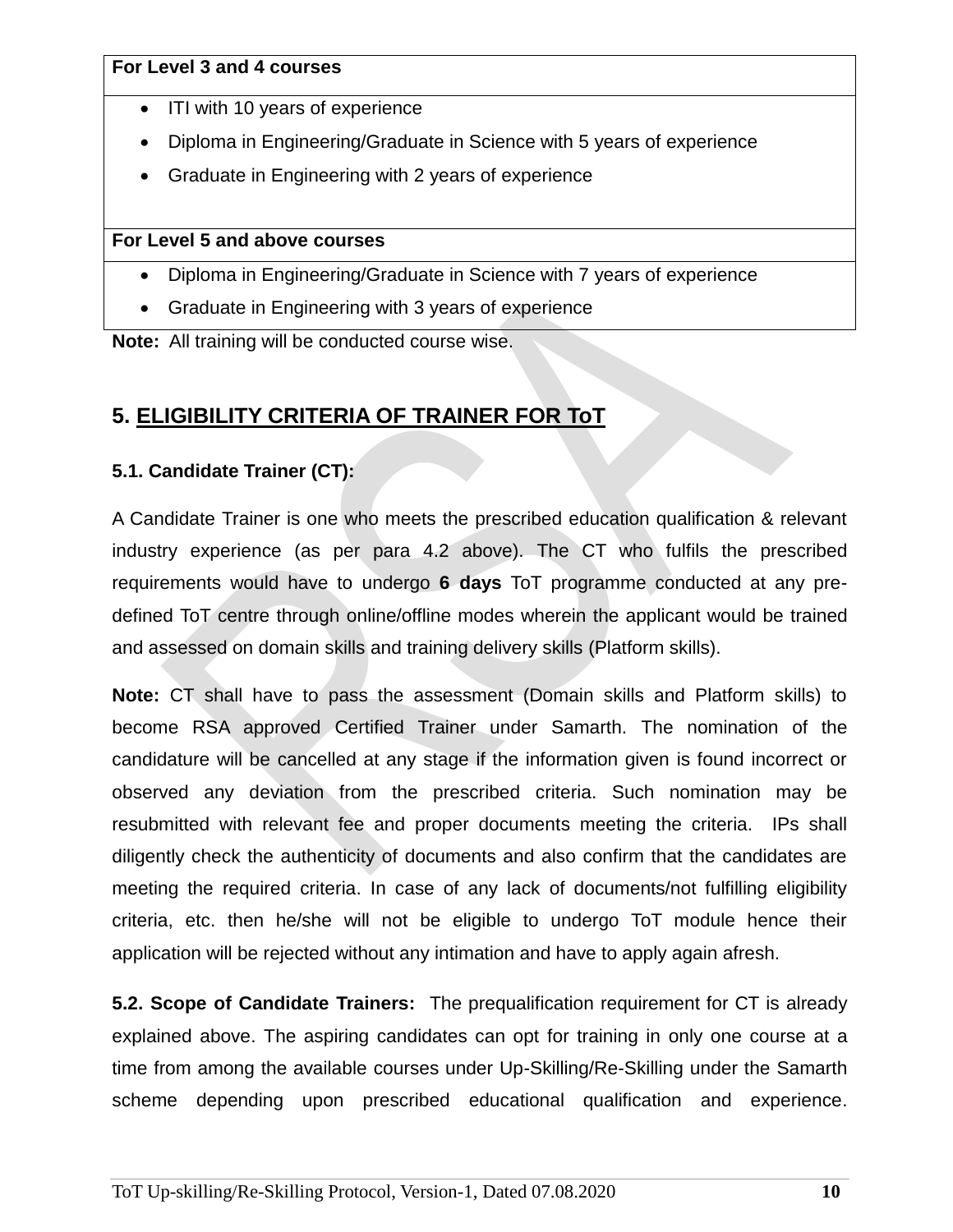Accordingly the Candidate Trainer, through IP, needs to indicate name of only one course at a time for which he/she intends to be trained as Trainer in the Know Your Trainer for Up-skilling/Re-skilling (KYT-U/R) Form (Annexure-2).

## **6. FEE STRUCTURE OF ToT**

**6.1. Fee Structure for Candidate Trainer (CT) :** The total non-refundable fees for conducting a 6 days ToT programme comprising of 2 days on domain skill, 3 days on platform skill and 1 day Assessment is Rs. 12,000/-  $+$  GST<sup>1</sup>. This non-refundable fee of Rs. 12,000 + GST (Per candidate) has to be borne by the nominating IPs & needs to pay directly to the Textiles Committee account and also need to send application(s) (KYT-U/R) along with copy of all relevant supporting documents and fee receipt(s) with signed and stamped. The Textiles Committee (RSA), in turn, will remit Rs. 9,000/- + GST per CT to the empanelled ToT Agency after ascertaining that the proper domain and platform skill training is given via its assessments against invoice raised, thus, the ToT agency will get Rs. 9,000/- + GST per CT training. The RSA will retain Rs. 3000/- + GST per CT towards handling of applications (Rs. 1000/- + GST), Assessment & certification activities (Rs. 2000/- + GST).

However, if any CT fails in Assessment, the concerned nominating IP will have to nominate him/her again for Re-Assessment by paying non-refundable Re-Assessment fee of Rs. 2,000/- + GST per CT towards conducting Re-Assessment & Certification to the Textiles Committee. If he/she fails again in Re-Assessment, then concerned IP will have to nominate him/her again **afresh** along with non-refundable Re-ToT fee of Rs. 12,000/- + GST payable to the Textiles Committee for Re-ToT program.

The fee structure comprising of training and duration is given in table below:

 $\overline{a}$ 

 $^{1}$  GST: At present 18% GST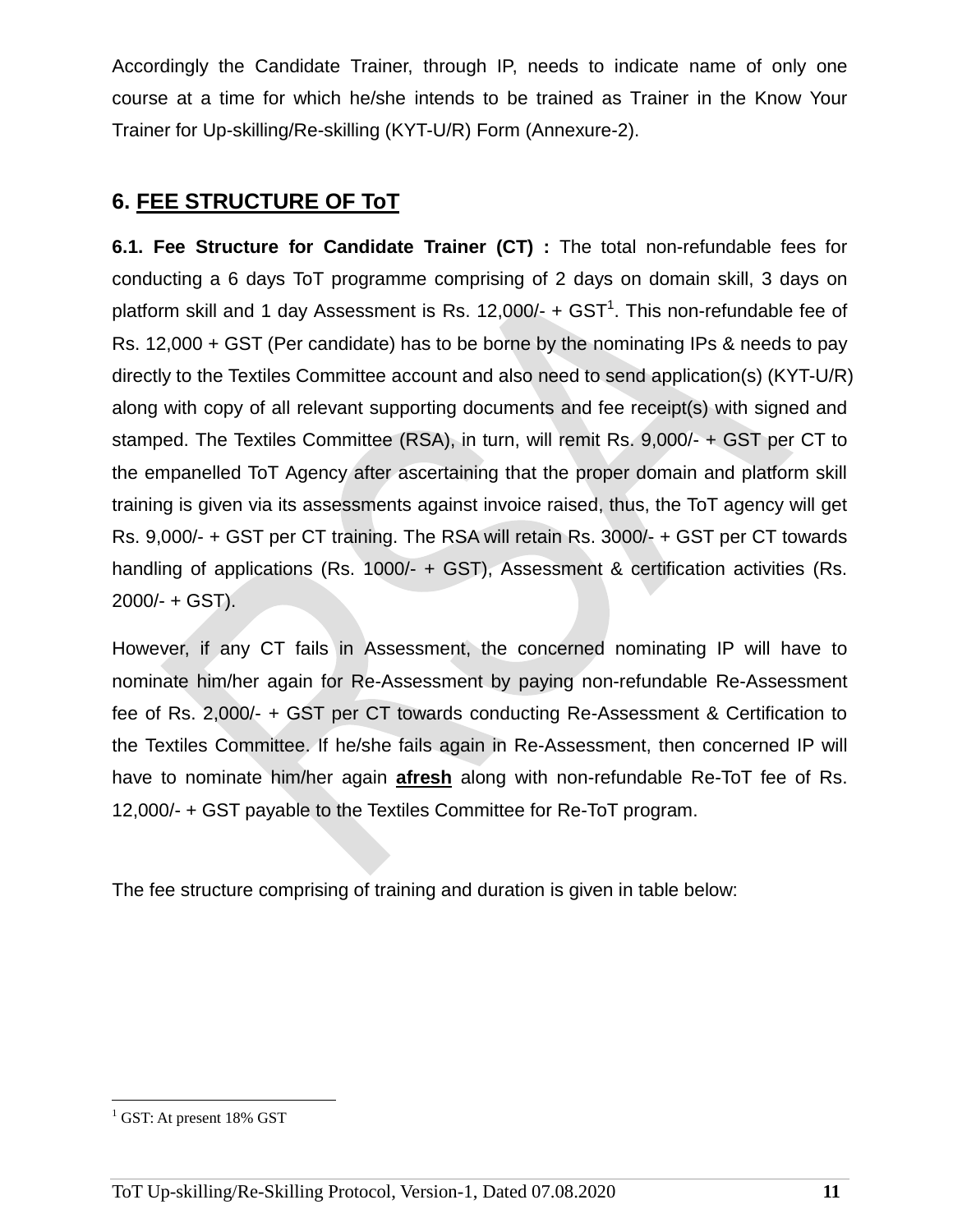| Stages of<br><b>ToT</b>                                   | of Trainer   Duration<br><b>Training</b><br><b>Module</b>                         |        | Fees in Rs.                                                                                                                                                                                                                                                                                                                  |
|-----------------------------------------------------------|-----------------------------------------------------------------------------------|--------|------------------------------------------------------------------------------------------------------------------------------------------------------------------------------------------------------------------------------------------------------------------------------------------------------------------------------|
| ToT<br>for<br><b>Candidate</b><br><b>Trainers</b><br>(CT) | a) Domain skills (2 days)<br>b) Platform Skills (3 days)<br>c) Assessment (1 day) | 6 days | To T agency will get Rs. $9,000/ - +$<br>per Candidate Trainer as<br><b>GST</b><br>training fees against invoice and<br>RSA will get @ Rs. 3000/- + GST<br>Candidate Trainer towards<br>per<br>handling of applications (Rs. 1000/-<br>+ GST), Assessment & Certification<br>activities (Rs. 2000/- + GST) under<br>SAMARTH. |

The IP can pay the fee in favour of Textiles Committee through online money transfer as per bank details of the Textiles Committee as given below:

| Table-2                           |                           |  |  |
|-----------------------------------|---------------------------|--|--|
| <b>Name of the Account Holder</b> | <b>TEXTILES COMMITTEE</b> |  |  |
| Account No                        | 10865756128               |  |  |
| <b>Bank Name</b>                  | State Bank of India       |  |  |
| <b>Branch</b>                     | Worli (North)             |  |  |
| <b>IFSC Code</b>                  | <b>SBIN0000290</b>        |  |  |
| <b>Account Type</b>               | <b>CURRENT A/C</b>        |  |  |
| <b>BRANCH Code</b>                | 0290                      |  |  |
| <b>MICR Code of bank</b>          | 400002088                 |  |  |

**Note 1:** The payment receipt along with covering letter (clearly indicating fees against each individual names, Aadhaar No. and previously allotted roll No. of proposed Candidate Trainer (if any), etc. should be shared with the Textiles Committee (RSA) in hard copy & soft copy (on email [tcrsaisds@gmail.com\)](mailto:tcrsaisds@gmail.com).

**Note 2:** IP's who have already paid relevant fees for their Trainer(s), has to undertake the ToT / Assessments of their Trainer(s) within 3 months otherwise fee paid by the IP's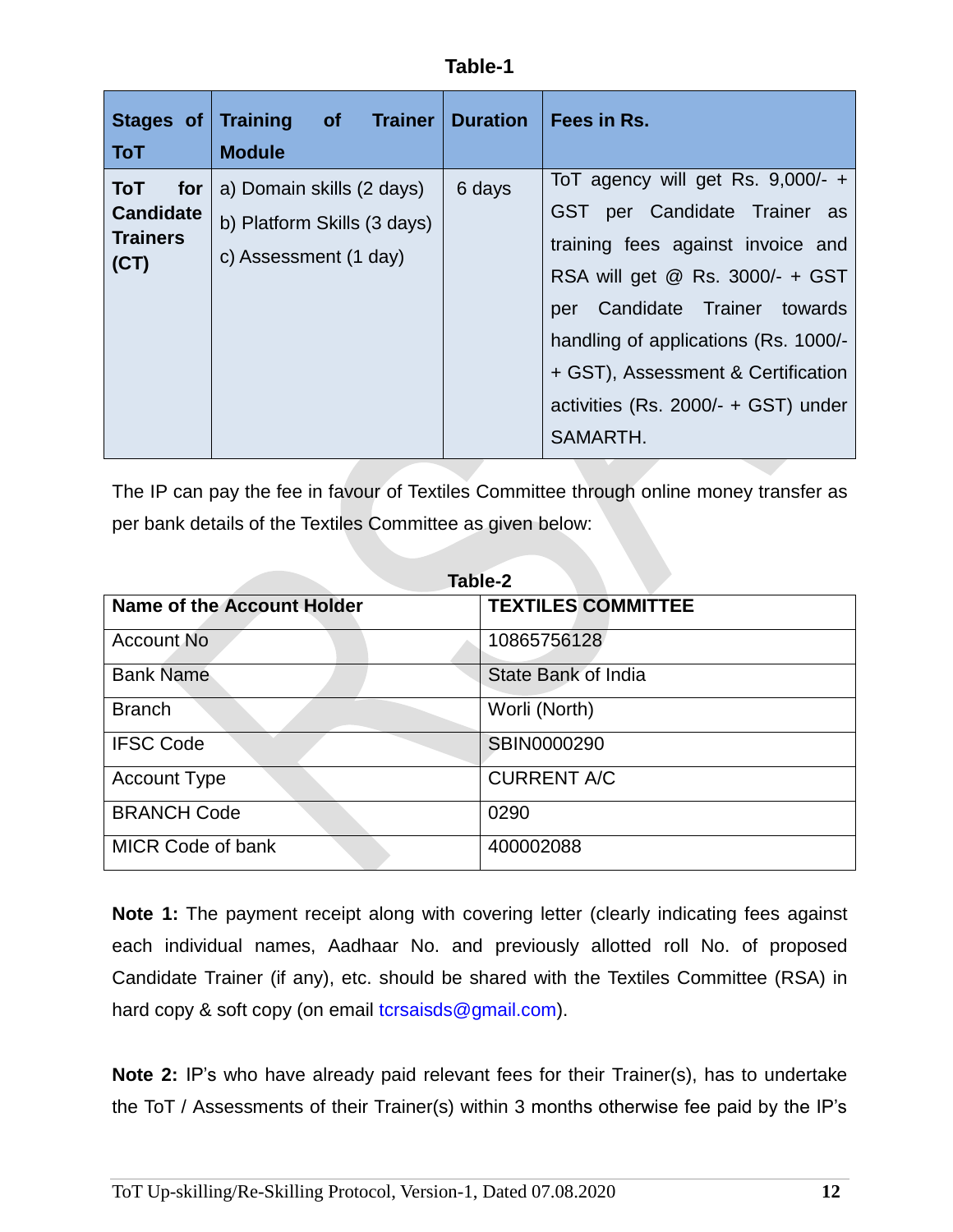shall be forfeited. In such case, IP's will have to apply again afresh along with prescribed fees.

# **7. TRAINING OF TRAINER (ToT) FOR CT**

ToT for a CT is an elaborate training program that covers orientation & assessment on both - Domain and Platform skills. The 'ToT module for a CT entails the training of Domain skills and Platform skills and then the assessment on both within a period of 6 days. On passing the assessment, the trainer becomes a 'Certified Trainer'.

Note: Incase the ToT is conducted on-line, it will have to be conducted as per the approved Online ToT protocol, if any.

## **7.1. Procedure to Apply:**

The eligibility criteria for fresh CT is elaborated at Para 4 & 5 above. IPs shall apply (after checking the eligibility criteria with due diligence) for ToT program with details of eligible CT to RSA, Textiles Committee, P. Balu Road, Prabhadevi, Mumbai-400025 in soft copy & hard copy (self attested by CT) duly signed and stamped on all documents as per prescribed Know Your Trainer for Up-skilling/Re-skilling (KYT-U/R) (Form-14) (Annexure-2) format along with all supporting documents (viz. Education proofs, Industry & Training Experience, Aadhaar Card, PAN Card and Two passport size photos) **along with nonrefundable ToT accreditation fee of Rs. 12,000/- plus GST (at present 18 %) per Candidate Trainer**.

**Note:** If application of CT is found to be incomplete / not eligible i.e. rejected, then fee will not be refunded/adjusted with new application. Then IP need to apply afresh along with prescribed fee which is non-refundable.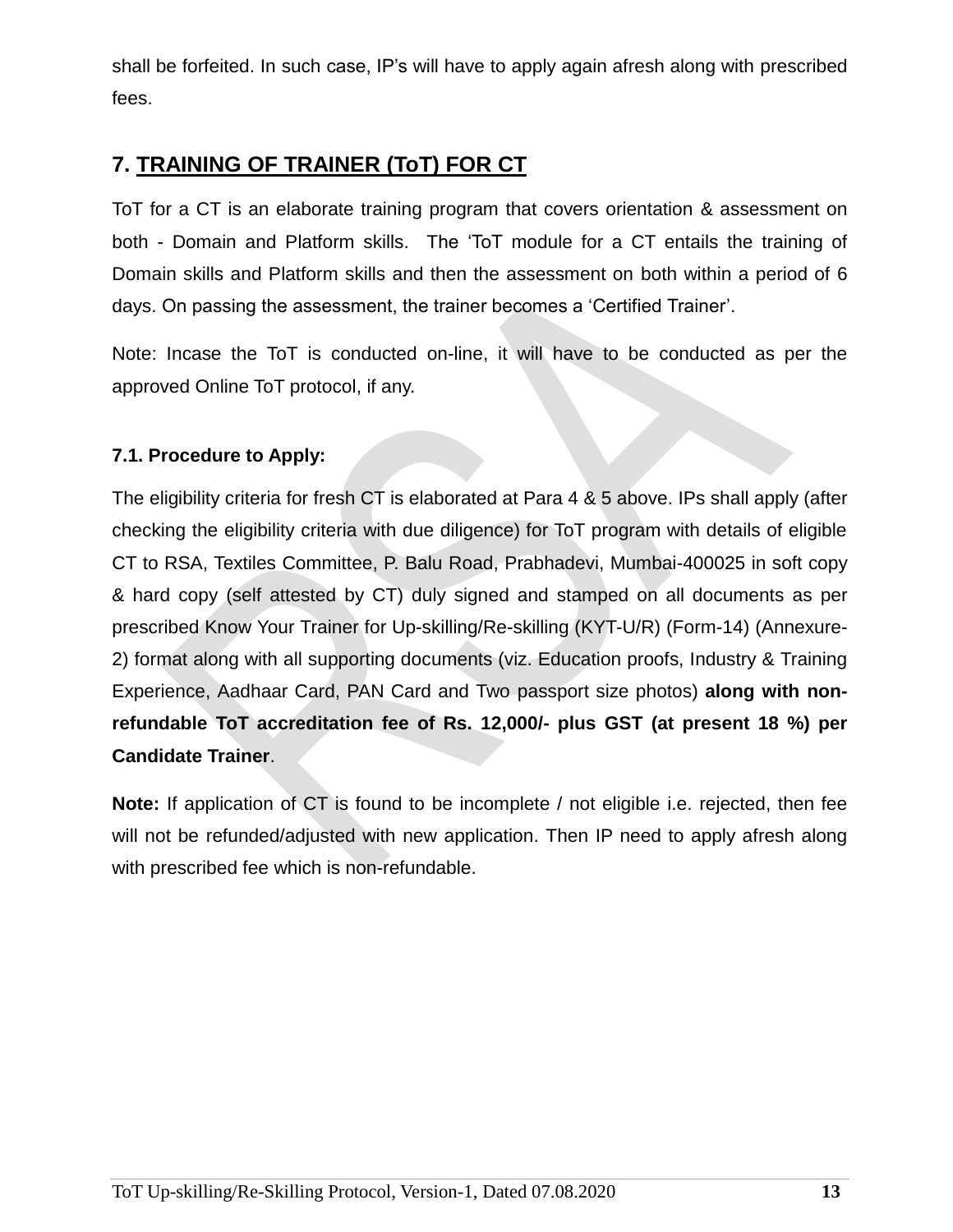### **7.2 ToT Program Structure for a CT:**

ToT Program module for Candidate Trainer is given in table below:

| <b>Stages of ToT</b>   | <b>Training/Orientation</b> | <b>Total Duration</b> |
|------------------------|-----------------------------|-----------------------|
| <b>Domain Skills</b>   | 2 days                      |                       |
| <b>Platform Skills</b> | 3 days                      | 6 days                |
| Assessment             | 1 day                       |                       |

**Table-3**

**7.3 Addition of Scope for CT:** The RSA **certified CTs** who wish to add additional course to their scope of training may do so by submitting fresh KYT-U/R form along with previous roll number allotted and payment receipt and other relevant documents like qualification, relevant experience etc. to the RSA, Textiles Committee. For this, IP need to pay non-refundable scope enhancement fee of Rs. 5000/- + GST to Textiles Committee for scope enhancement of certified CT, for which the certified CT trainer needs to undergo 2 days domain skill training and 1 day Assessment at the ToT center. The ToT agency will get Rs. 3,000/- + GST per certified CT (for scope enhancement) for providing 2 days domain skill training and RSA will retain Rs. 2000/- + GST towards 1 day Assessment.

# **8. ASSESSMENT & CERTIFICATION OF CT**

All the CT shall undergo an assessment to be conducted by the RSA at nominated ToT centres / Textiles Committee offices. The assessment will be to assess the extent of learning in the area of platform as well as domain skills.

#### **8.1. Methodologies for Assessment of CT:**

The following methodologies will be adopted for the assessment of CT:

- (i) He/She shall have to appear for written/online test (Domain skill) for applied course.
- (ii) He/She will be required to give viva (Platform skill) either offline/online. Thus, Assessment of Candidate Trainer shall comprise of
	- (a) Domain skill evaluation through written/online Test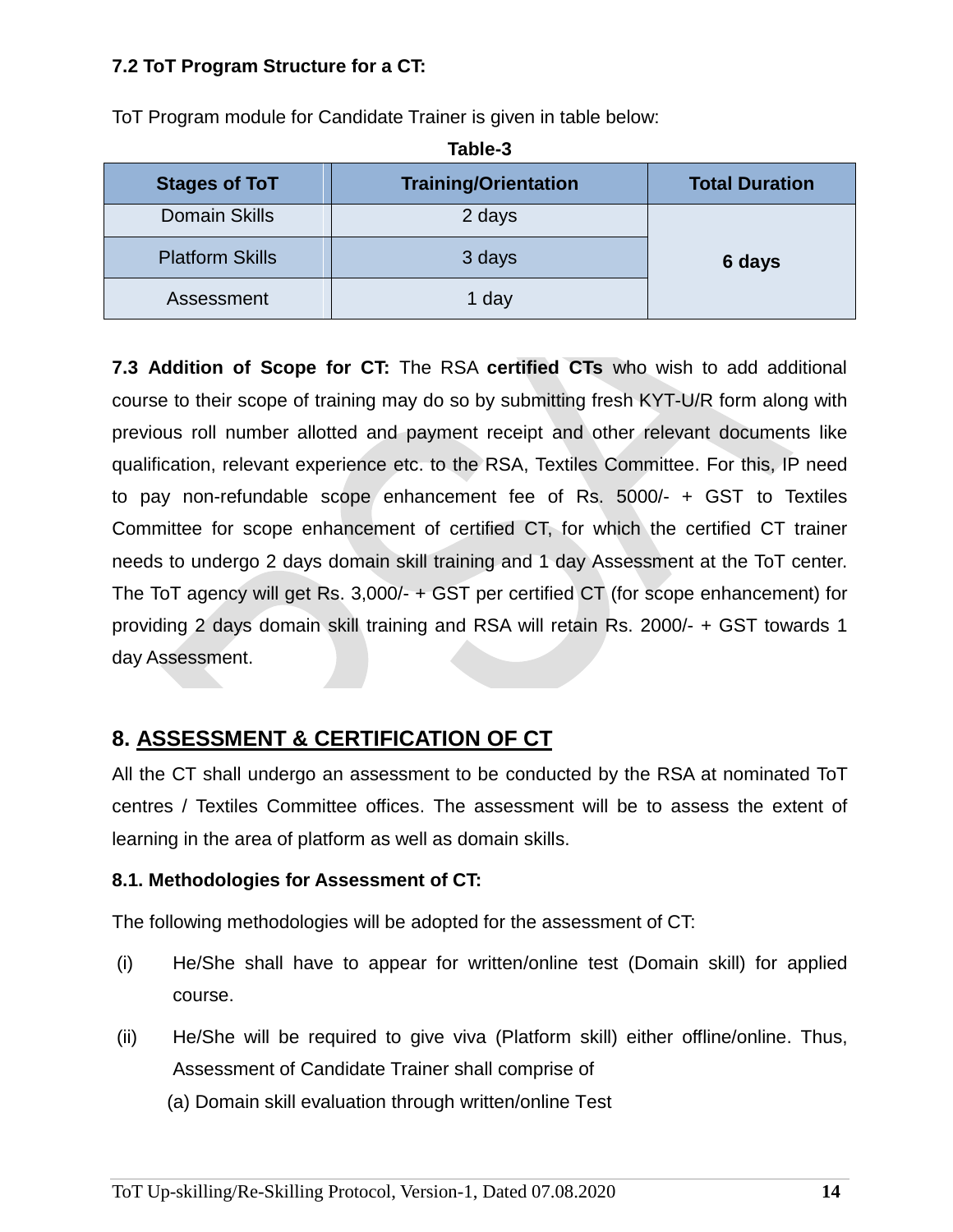(b) Platform skill evaluation through viva/ or online viva

### **8.1.1 Domain skill evaluation through written/online Test:**

This test is to assess the technical knowledge of the Trainers meant for Training to the trainees under the Samarth Scheme for the applied course from among the RSA approved courses under Up-Skilling/Re-Skilling. The Trainer can get certification as Trainer in any one course at a time in which he/she has applied only on successfully clearing the Assessment.

The written/online tests shall contain a series of multiple choice questions to be answered in a stipulated time limit. Both Platform and Domain skill tests are designed to accurately evaluate an individual's skill set and technical knowledge specific to that particular course for which the candidate desires to be a Trainer. The IP nominating their Candidate Trainer needs to specify only one course at a time for which accreditation is sought.

## **8.1.2 Platform skill evaluation through viva either Offline/Online:**

Viva is one of the important stages used in the process of certified Trainer as it will help in assessing the personality, interest of field, confidence, communications skill, general attitude.

**8.2. Marks Distribution Parameter (Total Marks-100):** The marks distribution parameter for CT is given in table below:

| 19NIC-4        |                                                                          |                                                  |                                                |                                           |  |
|----------------|--------------------------------------------------------------------------|--------------------------------------------------|------------------------------------------------|-------------------------------------------|--|
| S.No.          | <b>Evaluation Method</b>                                                 | <b>Marks</b><br><b>Allotted</b><br>(Maximum 100) | <b>Qualifying</b><br><b>Marks</b><br>(Minimum) | <b>Qualifying</b><br>Marks %<br>(Minimum) |  |
| 1              | Domain Skill -<br>Written/online test                                    | 40                                               |                                                |                                           |  |
| $\overline{2}$ | <b>Platform Skill Evaluation</b><br>- Oral Presentation cum<br>interview | 60                                               | 70<br>(Overall)                                | 70%<br>(Overall)                          |  |
|                | <b>Total</b>                                                             | 100                                              |                                                |                                           |  |

**Table-4**

**Note:** Minimum overall passing criteria of CT for qualifying assessment is 70%.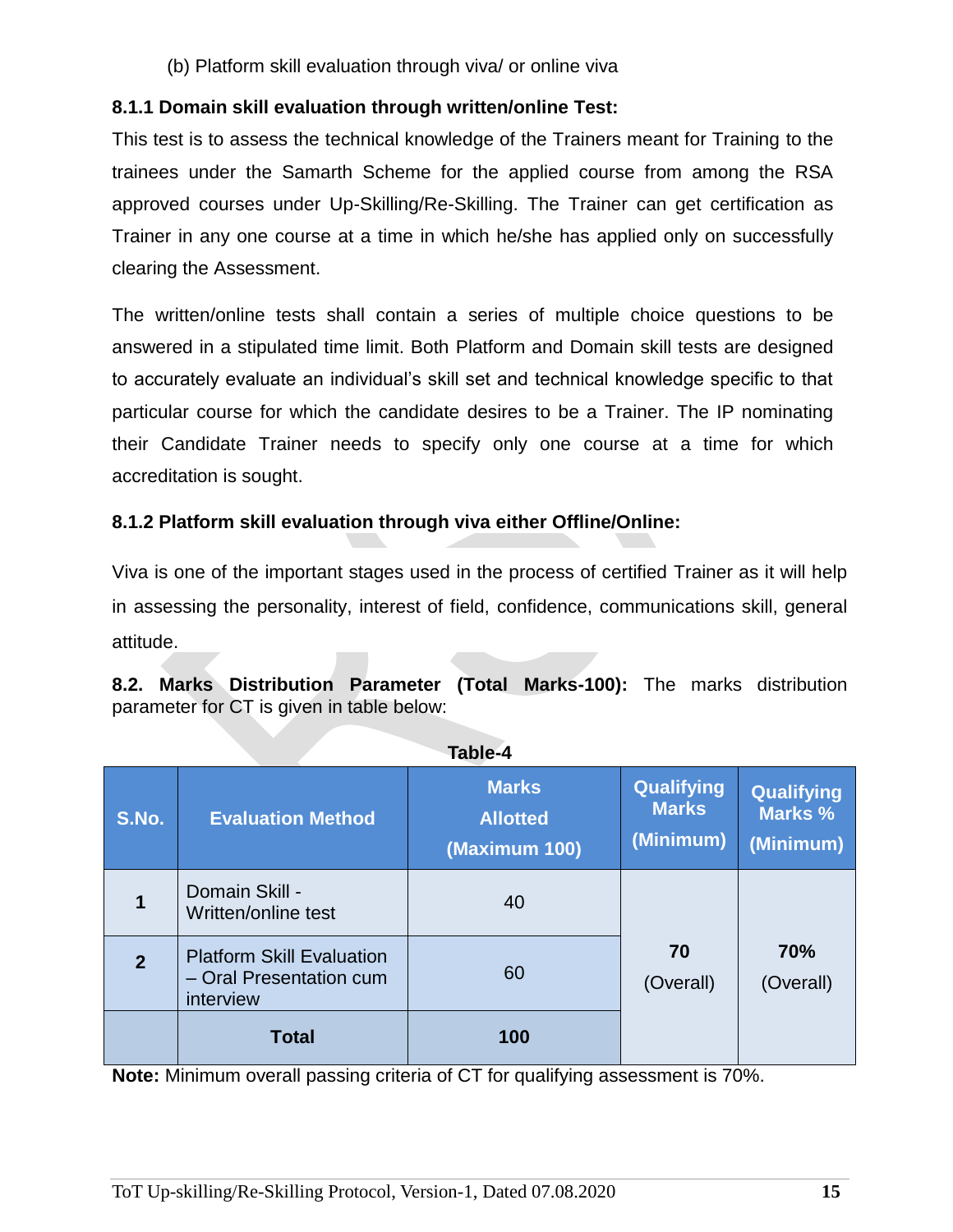# **9. TRAINER CERTIFICATION CODE NO (UID):**

Each of the Certified Trainer will be assigned Unique Identification (UID) code number for the purpose of identification. The Certified Trainer can conduct Training in their relevant job roles/course only as per UID/information provided by the RSA. The Trainer conducting training other than his/her defined job roles will be treated as a deviation from Training of Trainer's Protocol for Up-Skilling/Re-Skilling and this may lead to cancellation of certification of Trainer or/and such trainer will be blacklisted for conducting training under Samarth scheme or/and any necessary action will be taken by RSA. Training of Trainers (ToT) certificate will be provided to Trainers who have successfully passed the Assessment. The validity of such certificate will be 1 year from the date of issue of certificate / date of Assessment or till the completion of the SAMARTH Scheme, whichever is earlier.

# **10. TRAINING OF TRAINER (ToT) AGENCY**

The ToT Agency is an agency duly authorized and empanelled by the RSA to conduct Training under Samarth Scheme. The empanelled ToT Agency under Samarth Scheme during its period of empanelment under RSA, shall not be involved in any of the activities related to the IP other than that mentioned in this Protocol.

**Note:** ToT agency(s) are required to conduct ToT program for Trainer(s) as per calendar, date of batch announced by the RSA.

**10.1. Availability of Standardized Content:** While conducting the ToT program, the ToT agency must ensure that following contents to be provided to the participants (Trainers):

- Participant Handbook of the relevant domain skills.
- Facilitator guide on the relevant domain skills.
- Participant Handbook on the Platform Competencies.
- Any other material.

**10.2. ToT Centre Infrastructure:** The empanelled ToT agency shall ensure adequate number of training centres nationwide. There should be minimum one ToT centre per state in at least one state. The Infrastructure requirement for a ToT centre are prescribed by the RSA and given in Appendix-I.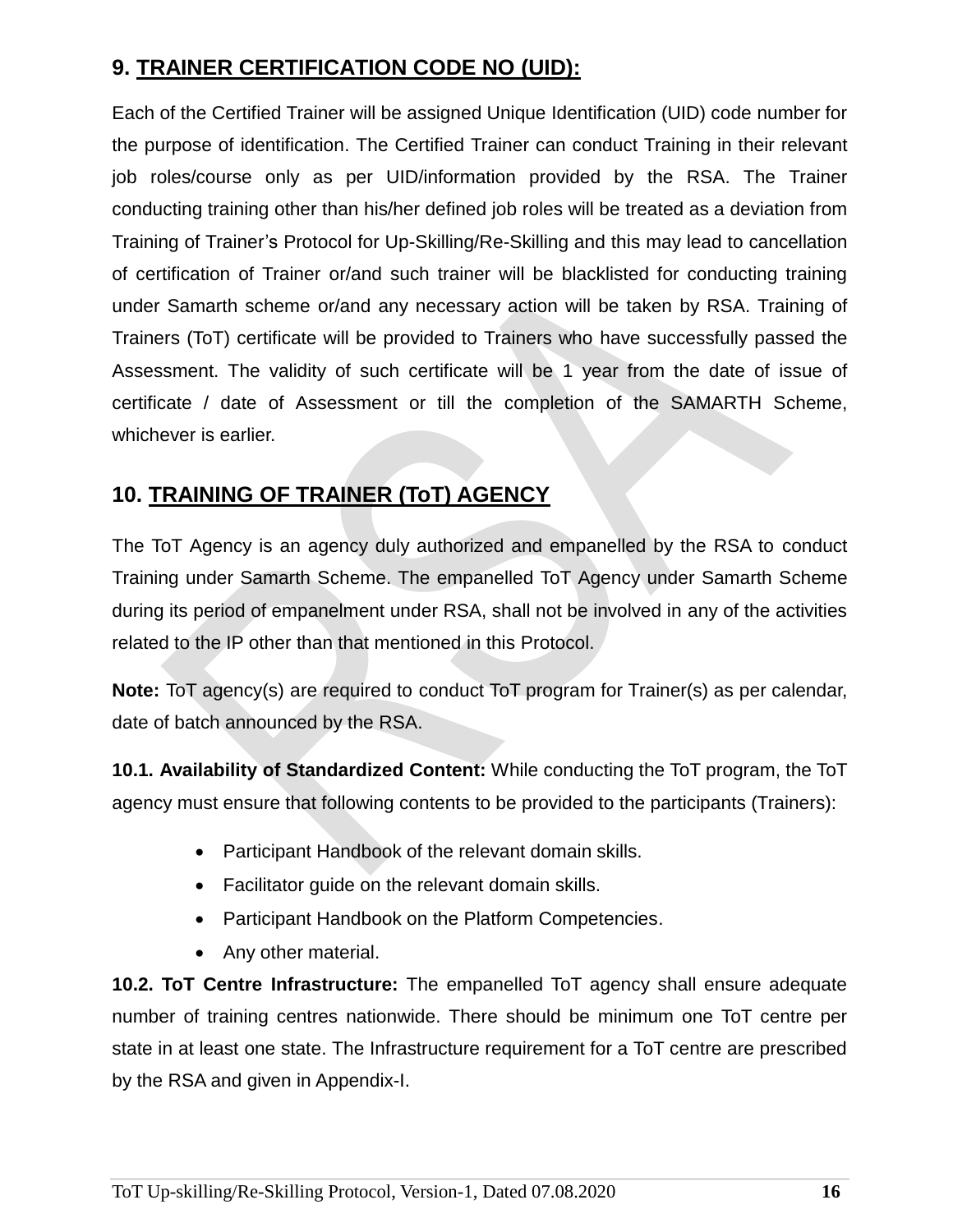**10.3. Verification of CT at ToT center:** According to intimation, the Candidate Trainers will make themselves available at prescribed location of ToT centre along with all the required original documents as well as photocopies of them. They are also required to bring photo copy of KYT-U/R form which was submitted to RSA via IPs earlier. ToT agency will check & verify the original documents of CT as per eligibility criteria. They shall retain one set of self attested photo copies of these documents with **counter sign of verifier/checker** on all documents like Aadhaar card, educational proofs, experience proof, KYT-U/R form, IP's name & address, confirmation letter and contact details of Candidate Trainers for a period of 5 years minimum.

## **11. ACCREDITATION OF MASTER TRAINERS**

Master Trainers are training professionals who are highly competent in teaching pedagogy and are responsible for training the trainers. Those seeking a Master Trainer License in the skilling ecosystem (i.e. Qualification Packs-based training) are now expected to solicit licence from the relevant Sector Skill Council. A Certified Master Trainer is a pre-requisite for conducting any ToT programs. A Certified Master Trainer is needed to conduct training for batches of Trainers (aspirants). The eligibility criteria and fee structure of Master Trainer are already defined earlier in ToT RFP dated  $07<sup>th</sup>$  August, 2018 [\(http://textilescommittee.nic.in/archives?type=tenders\\_advertisement&page=1\)](http://textilescommittee.nic.in/archives?type=tenders_advertisement&page=1).

## **11.1. Verification of Candidate Master Trainer's Original Documents:**

Candidate Master Trainers who are already accredited (valid certificate) by any Textile related Sector Skill Councils (SSCs) need not to clear CEP test and such Master Trainer is treated as Accredited Master Trainer. Candidate Master Trainers nominated by ToT agencies, will be called for CEP (other than textile related SSCs approved & valid certificate accredited under RSA) and such candidate Master Trainers need to carry her/his relevant original documents such as educational qualification & experience certificates, PAN card, Aadhaar Card for the verification purpose. If the documents are found materially deficient or inconsistent in any aspect or fraudulent, the candidate will not be considered for further evaluation. The decision of RSA in this regard will be final.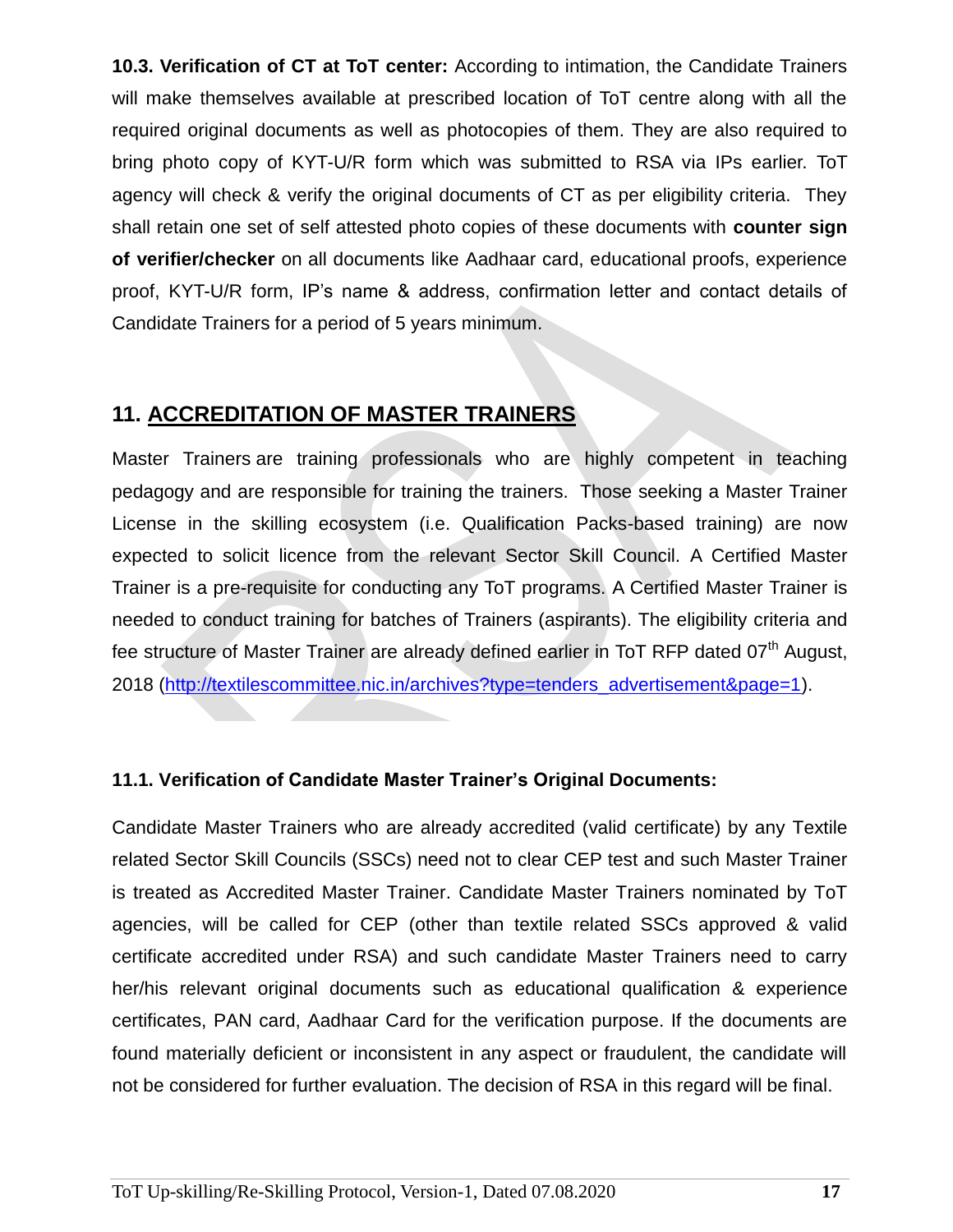#### **11.2. Competency Evaluation Programme for Master Trainer:**

The applicant Master Trainer shall have to clear the Competency Evaluation Program (CEP) of the RSA well announced from time to time. The Competency of Master Trainer is very critical assessment process. The CEP will therefore intend to understand the depth of knowledge in general and subject in particular skill, presentation skill, way of teaching, attitude and aptitude of Candidate Master Trainer (CMT). Therefore, CEP includes;

- (i) Written Test/Online test
- (ii) Oral Presentation cum interview

**Note:** Overall passing criteria of Master Trainer (without SSC approved) for CEP is minimum 70% marks; failed candidate shall have to apply afresh for accreditation along with applicable non-refundable fee.

#### **11.2.1 Written Test/Online Test:**

The written test/Online test is designed to accurately evaluate an individual's skill and technical knowledge specific to that particular(s) course for which the candidate desires to be a Master Trainer. Candidate Master Trainer need to specify all course(s) for which accreditation is sought. The tests contain series of multiple choices and short answer questions to be answered in a stipulated time limit.

Any Candidate Master Trainer can get accreditation for training in any course or all courses based on his/her qualifications, relevant experience, eligibility criteria and performance in CEP and scope of agency which will be decided by RSA.

#### **11.2.2 Oral Presentation cum interview:**

Presentation shall be oral presentation i.e. without PPT. Master Trainer should be a good presenter/orator. The oral presentation includes: teaching methodology, proper volume, enthusiasm, confidence level and the way of explanation, etc. Candidate Master Trainer can select any topic within course for oral presentation in front of RSA. The oral presentation should be of about 10-20 minutes.

Interview is one of the important stages used in the process of accreditation of Master Trainer as it will help in assessing the personality, interest of field, confidence,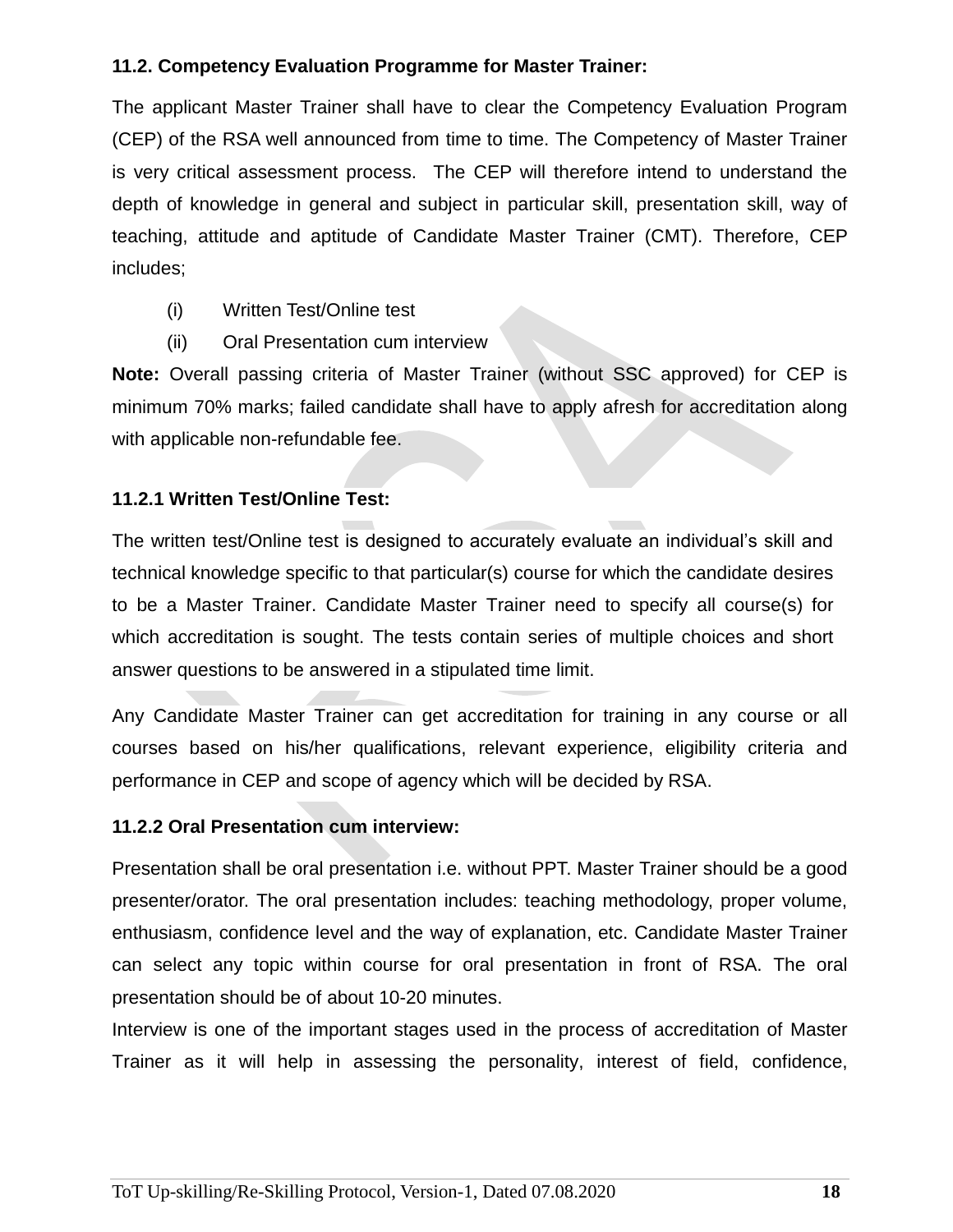communications skill, general attitude and whether the Candidate Master Trainer's qualifications and experience meet with training requirements.

**11.3. Master Trainer- Evaluation Criteria/Parameters (Total Marks-100):** The Master Trainer- Evaluation Criteria/Parameters is given in table below:

| Table-5     |                                           |                                                  |                                         |                                           |
|-------------|-------------------------------------------|--------------------------------------------------|-----------------------------------------|-------------------------------------------|
| S.No.       | <b>Evaluation Method</b>                  | <b>Marks</b><br><b>Allotted</b><br>(Maximum 100) | Qualifying<br><b>Marks</b><br>(Minimum) | <b>Qualifying</b><br>Marks %<br>(Minimum) |
|             | Written test/Online test                  | 40                                               |                                         |                                           |
| $\mathbf 2$ | <b>Oral Presentation cum</b><br>interview | 60                                               | 70<br>(Overall)                         | 70%<br>(Overall)                          |
|             | <b>Total</b>                              | 100                                              |                                         |                                           |

# **12. AWARDING OF ACCREDITATION TO MASTER TRAINER**

The candidate Master Trainer who successfully clears the CEP will be awarded with the accreditation code/certification. The RSA shall allot specific codes/Unique Identification Code(UID) to that Accredited Master Trainer clearly indicating the relevant course(s) to which the Accredited Master Trainer is eligible to carryout training under Samarth. The RSA will intimate the results along with UID of accredited Master Trainer to the respective Empanelled ToT agencies. Accreditation/Continuation of accreditation of the Master Trainer will be at the sole discretion of the RSA. Accreditation of Master Trainer is valid upto 31.03.2021 or upto end of SAMARTH programme, whichever is earlier. Thereafter the accreditation can be renewed by paying a specific fee as declared by RSA from time to time. However, any Master Trainer who approaches for renewal of accreditation should have conducted at least training of 3 batches during the period of Accreditation or prescribed by RSA.

# **13. ASSOCIATION OF MASTER TRAINER WITH ToT AGENCY**

A Master Trainer can be empanelled under one ToT agency at a time. A Master Trainer who is found to be conducting training for any other ToT agencies, his/her accreditation shall stand cancelled with immediate effect without any prior intimation. Such Master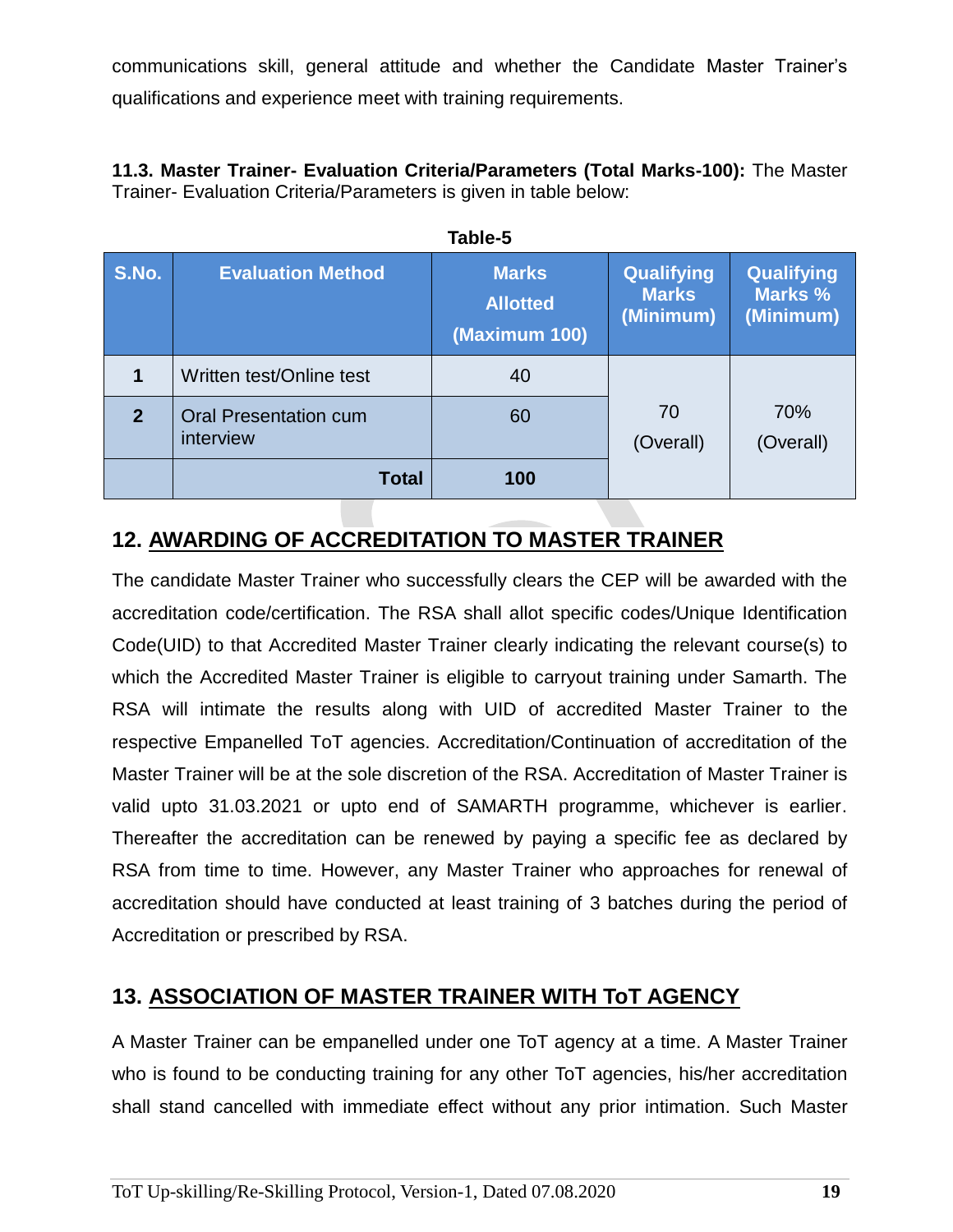# **14. PROCEDURE FOR CHANGE OF ToT AGENCY BY ACCREDITED MASTER TRAINER**

The Accredited Master Trainer shall have liberty to change their original ToT agency, subject to fulfilling the following requirements.

- i. A Master Trainer has to submit formal resignation (either hand copy/email) to the concerned ToT agency with which he/she is still empanelled.
- ii. The Master Trainer shall get NOC from the concerned ToT agency.
- iii. After that, Master Trainer can be eligible to apply to new ToT agency.

The RSA shall cancel the accreditation code (UID code) allotted to the Master Trainer for previous ToT agency. Such Master Trainer can apply for fresh accreditation through another empanelled ToT agency as per procedure outlined for accreditation of Master Trainer in this Protocol. The Master Trainer, who already cleared the CEP, need not have to clear it again but concerned ToT agency will have to nominate him/her afresh by submitting all the necessary documents viz. KYMT-U/R form, copy of NOC, supporting documents of education and experience along with non-refundable ToT agency change fee of Rs. 1000/- plus applicable GST (At present 18 %) per Master Trainer for getting the new accreditation code with the new ToT agency.

# **15. ADDITION OF SCOPE OF MASTER TRAINER**

The empanelled ToT agency is authorized to undertake the training of courses which are approved by the RSA under 'Samarth'. New Job Roles as and when added by the RSA will be available for training under Samarth for which separate scope extensionas mentioned earlier will apply. The empanelled ToT agencies are liable to undertake training on pan India basis in un-served areas if instructed by the RSA. At the time of initial empanelment, RSA will allot state and course to ToT agency for undertaking training activities. The scope in terms of number of state can be enhanced as long as the requirement of availability of required accredited Master Trainer in that particular state is met. The scope in different courses of the Mater Trainer can be enhanced by paying requisite non-refundable scope enhance fee of Rs 1000/- plus applicable GST (at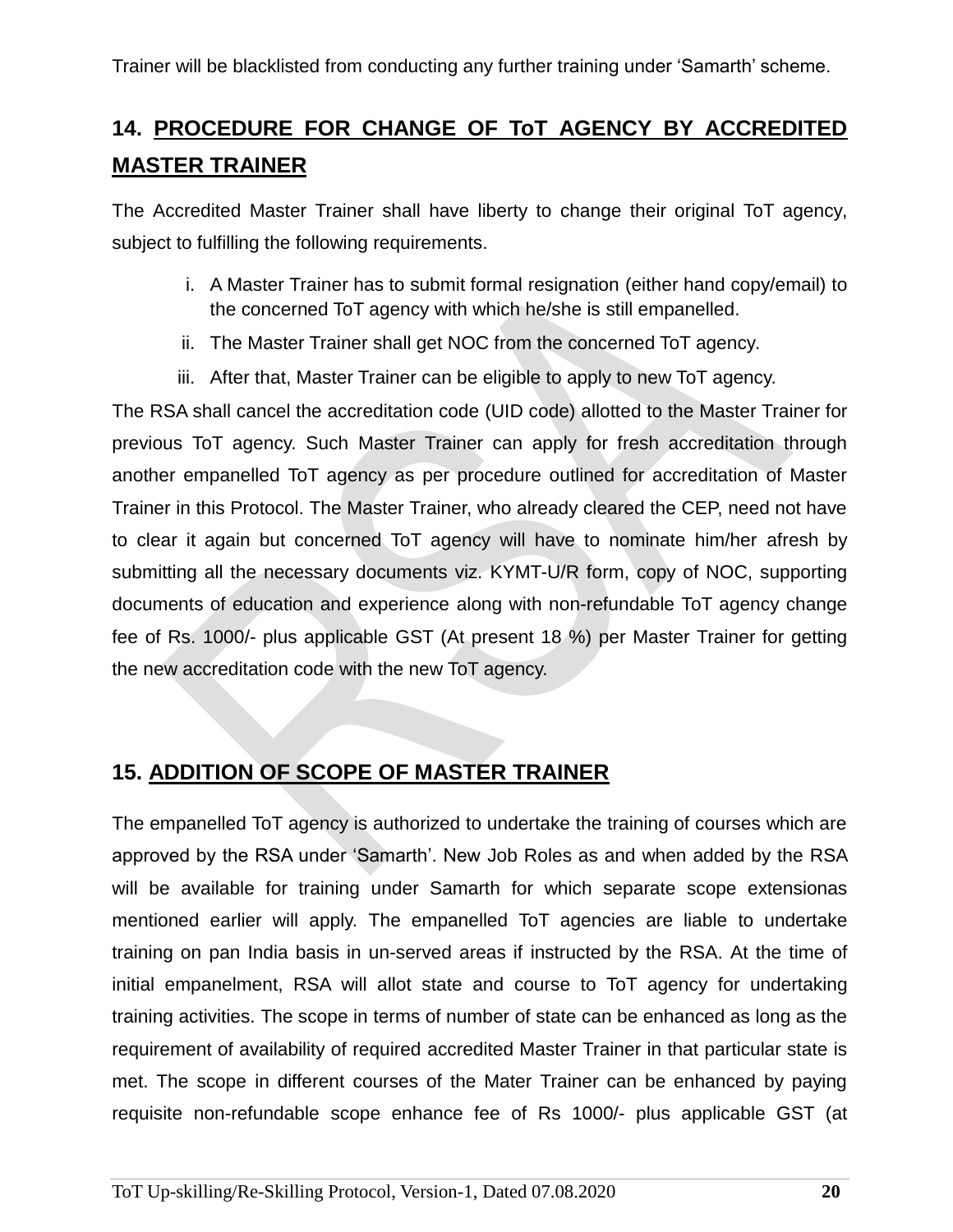present 18% GST). In this case, CEP will be conducted at prescribed place(s) and date(s). If he/she passes in the CEP, then RSA TC will provide modified UID/Code to relevant Master Trainer. If he/she fails to pass in the CEP, the concerned ToT agency will have to nominate him/her again for enhance scope by paying requisite fee, if ToT agency wants so.

# **16. VIDEOGRAPHY OF THE TRAINING PROGRAM**

It will be obligatory for the ToT agency and its centre to ensure that the whole process of Training and Assessment of Trainers shall be covered under CCTV. Such CCTV footage of the entire training program and assessment process is mandatorily to be retained by the ToT agency for a minimum period of one year. Photograph of the Master Trainer along with trainer & participants batch has also to be invariably maintained.

# **17. SURPRISE VISITS**

The RSA, Textiles Committee is authorised to have randomly surprised visit/inspection to any of the training centres of ToT agency. At the time of surprise checks, the RSA official(s) will monitor the overall training activities and verify whether the ToT Protocol is being followed during training. RSA can view/check following:

- The proper functioning of the training centres
- The compliance of earlier checks
- Check the documentation
- Punctuality of Master Trainer and Candidate Trainer
- The methodology adopted by Master Trainer during the Training
- Knowledge of local language of Master Trainer and comfort level of Candidate Trainers.
- Assess the quality of training
- Check attendance of Trainers
- Check availability of Master Trainer
- ID cards of Mater trainer
- Availability of infrastructure
- Overall performance of training centre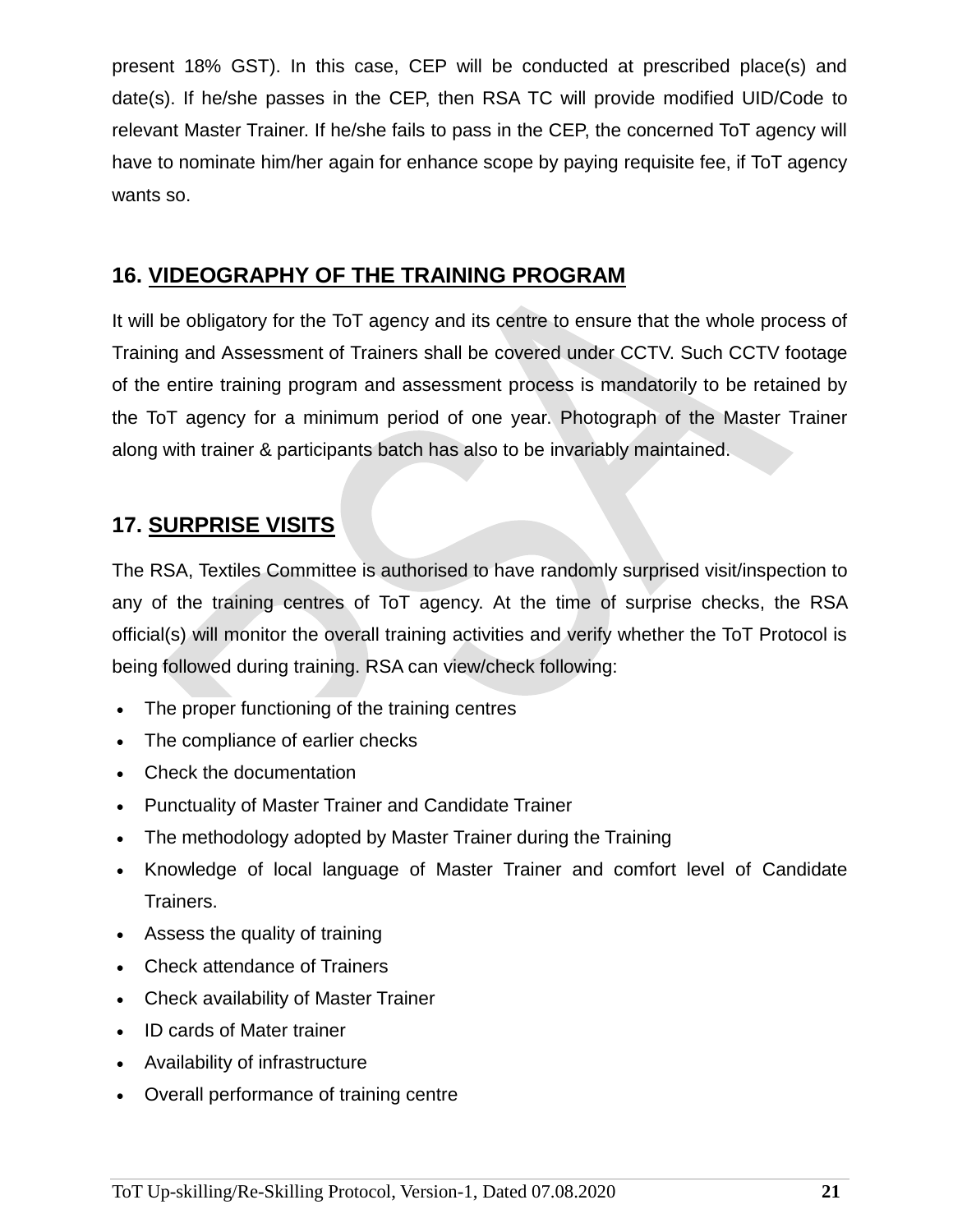#### • Or any other point

On the basis of surprise check reports, and depending upon non-conformities observed in implementation of ToT Protocol, if found any abnormality or discrepancy, RSA,TC has power to cancel the training program or cancel the empanelment of Master Trainer or cancel the empanelment of ToT agency, according to level of abnormalities. Master Trainer whose empanelment has been cancelled will be blacklisted for any further Training program. With reference to the intensity of such repetitive incidents, RSA, TC can cancel the empanelment of ToT agency without any prior intimation.

## **18. ALLOCATION OF BATCHES**

To meet the target under Samarth, Implementing Partners will propose Candidate Trainers to RSA, for training purpose. The batches will be decided by RSA in consultation with ToT agency according to specialization/Job roles of Candidate Trainer willing to undergo that particular job role training.

The allotment of batches of Candidate Trainer to ToT agency will depend on following point:

- Previous experience of ToT agency and their scope in various course(s)/subsector
- Presence of ToT centres in number of states
- Number of certified Master Trainer empanelled with ToT agency
- Number of in-house training/workshop or training by professional agency(s) conducted for Master Trainers to enhance their skill
- Feedback of Trained Trainer at the time of assessment by RSA
- Affiliation of ToT agency with other schemes/certification like ISO.
- Occurrence and level of abnormality or discrepancy in ToT program
- Any other factors as decided by RSA.

**Note:** Final decision of allotment of batches will be taken by the RSA.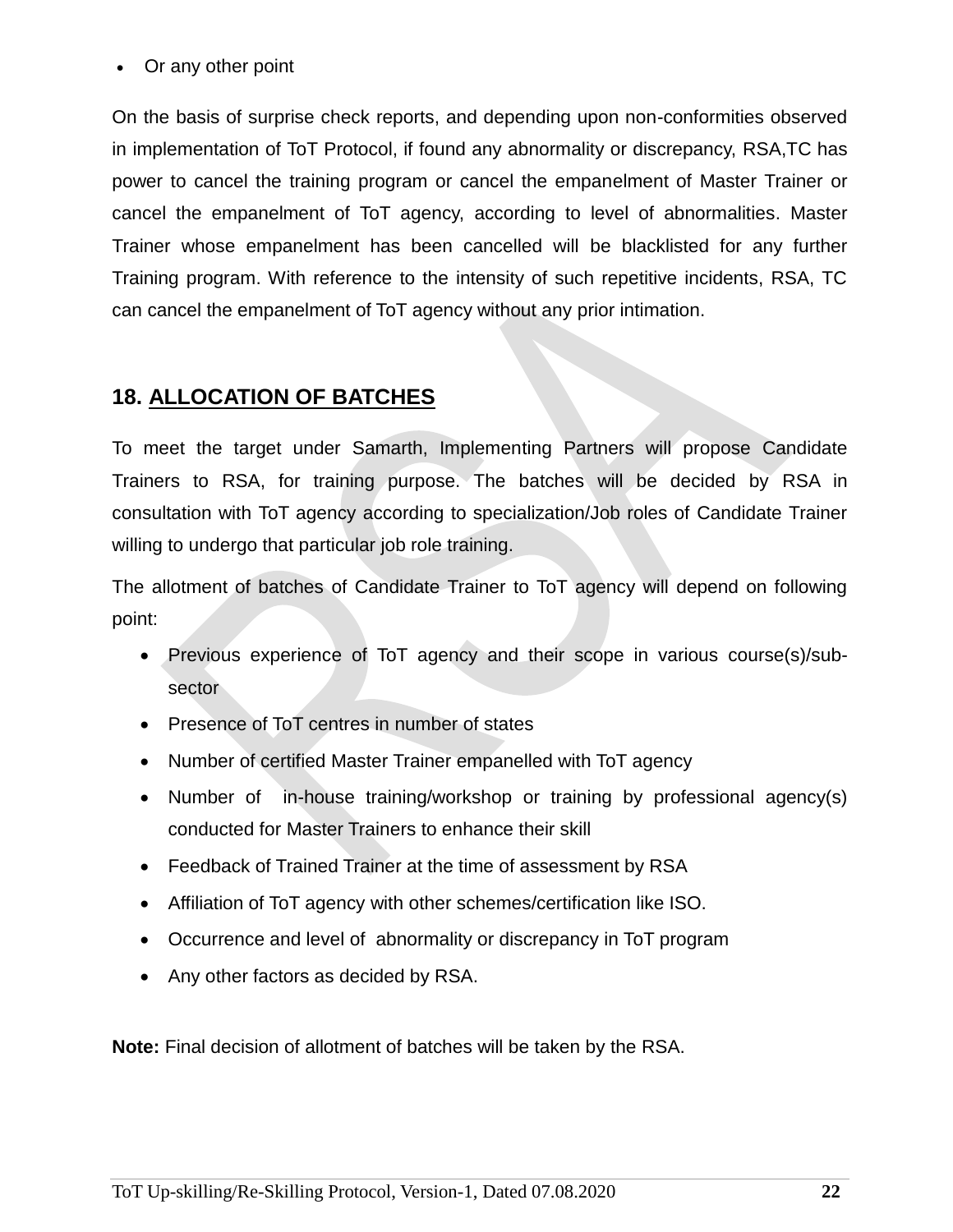**18.1. ToT Calendar:** As per need felt, the ToT calendar will be approved by the RSA on quarterly basis covering maximum locations and requirements of Samarth. ToT calendar will be published and regularly updated on the Textiles Committee website [\(www.textilescommittee.nic.in\)](http://www.textilescommittee.nic.in/) (as per need felt). RSA would ensure the quality on ToT by controlling the calendar through withdrawal of non competent "ToT Centres" from running any further ToT program. RSA reserves the right to cancel, modify the ToT calendar as per felt needs.

## **19. GENERAL INSTRUCTIONS**

- **i.** Applications received without the prescribed fee shall not be considered and will be summarily rejected. No representation against such rejection will be entertained. Fee once paid shall not be refunded under any circumstances nor will it be adjusted.
- **ii.** Lack of documents submitted by IP's / ToT agency will be considered as incomplete documentation and therefore SUMMARILY REJECTED and further, no request for consideration of such applications will be entertained.
- **iii.** The information furnished by the IP's in application(s) will be verified against original documents by the ToT agency at the beginning of ToT program. During verification of documents, if it is found that any information furnished by the IP's in the application is wrong, the candidate's application will be rejected forthwith. The IP & candidates should ensure that they have furnished correct information in the application form.
- **iv.** Upon completion of ToT program, the ToT agencies are required to upload the names of CT, their course/job roles, attendance particulars of CT, batch number & batch period and their Master Trainer details to the Textiles Committee designated e-mail id [\(tcrsaisds@gmail.com\)](mailto:tcrsaisds@gmail.com).
- **v.** RSA will not be liable to pay any expenses toward travel, lodging, boarding and other logistic expenses of trainers under any circumstances to the ToT Agency/IPs/Candidate trainers towards Training of Trainers under Samarth.
- **vi.** ToT agency shall maintain the records of attendance of Trainers and Master Trainers i.e. biometric attendance system and also maintain the attendance register (including name, code, sign by the Trainers and Master Trainer) duly verified by the head of training centre for a period of 5 years. RSA could ask to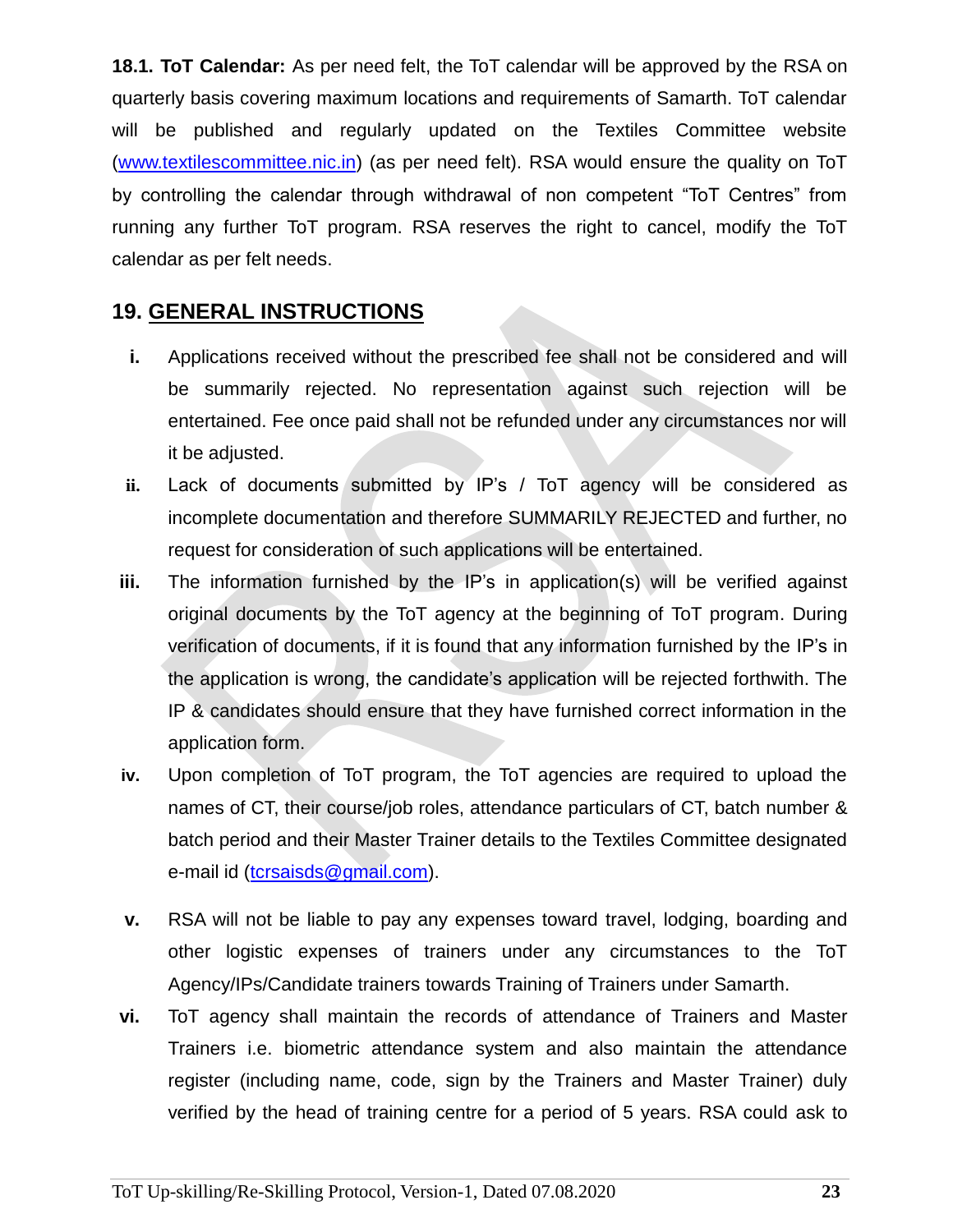ToT agencies to show/send the record of attendance proof. 100% attendance of candidate Trainer in classes is compulsory.

# **vii. Instruction while attending the program or filling KYMT-U/R OR KYT-U/R form:**

- a) The photograph should be pasted in original with white background and 70% of area of photograph should be covered by face with cross-signature on photo of candidate.
- b) Specimen signature of Master Trainer in prescribed box in KYMT-U/R form / KYT-U/R form is mandatory.
- c) The authorized representative of ToT Agency / IP's shall append his/her signature with stamp of office to validate its genuineness.
- d) Each application of Candidate Trainer must accompany with non-refundable application fee as described above and with supporting documents also.
- e) Candidates have to self-attest all the required documents/proofs submitted by them.
- f) If any fraud is detected, such candidate / IP's / ToT agency empanelment with RSA under Samarth will be cancelled after giving them due chance to represent.
- g) Please attach a self attested photo copy of following documents
	- i) Aadhaar card
	- ii) PAN card
	- iii) Proof of Qualification.
	- iv) Proof of Experience
	- v) Payment proof(s)

h) After due scrutiny, RSA call eligible Candidate Trainer for further program.

**Note:** RSA have rights to modify / amend / take decision on any issue / documents / acceptability or rejection of applications etc.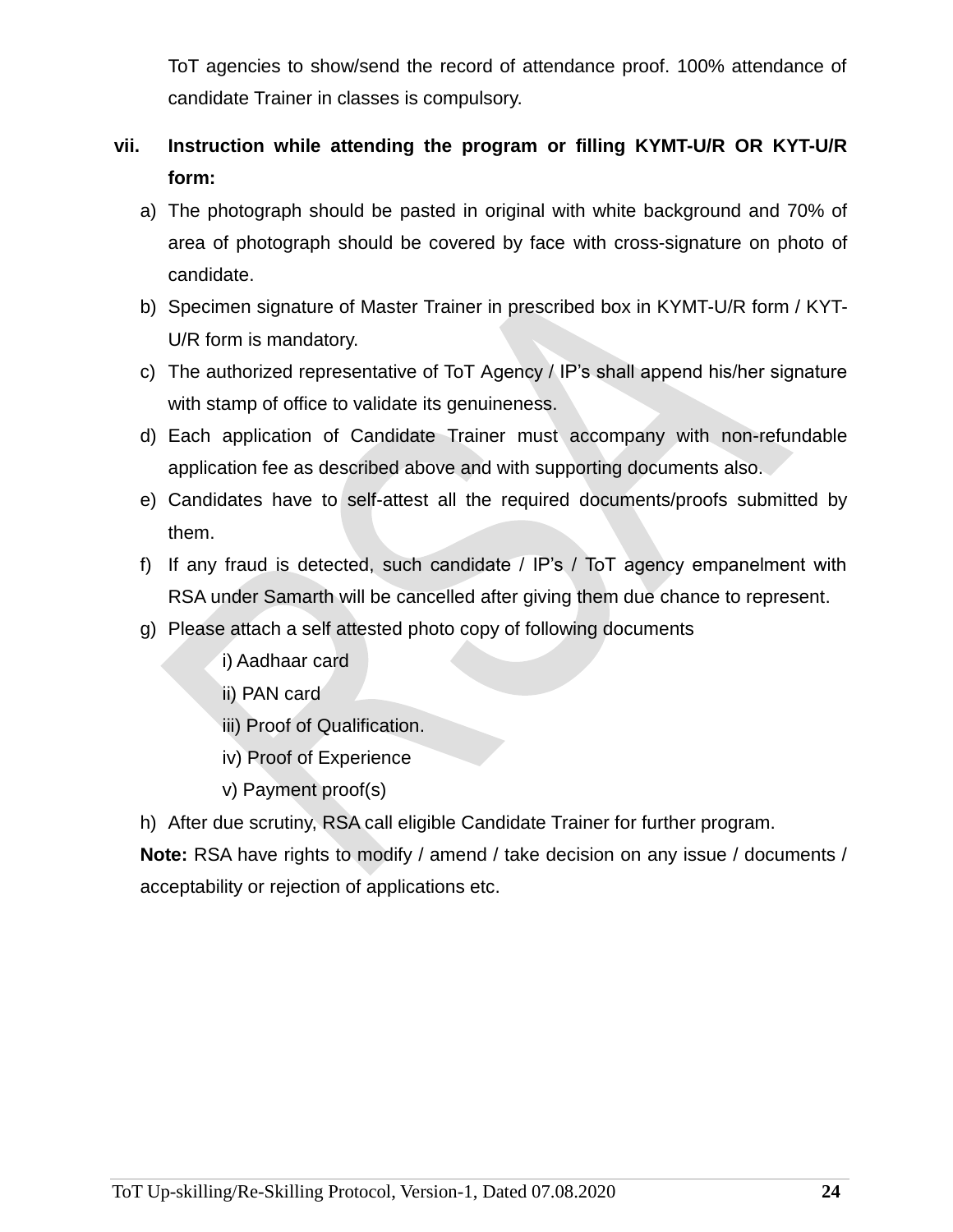## **20. POWER TO MODIFY**

Notwithstanding anything said in this Protocol, the RSA has the right to modify any of the above instructions from time to time after consultation with the Ministry. The Training of Trainer Agencies are requested to visit the website of Textiles Committee and/or any other addresses as may be notified for updates and announcements periodically. For any queries/clarifications and submission of applications, please contact the undersigned:

Secretary, Textiles Committee, Govt. of India, Ministry of Textiles P. Balu Road, Prabhadevi Chowk Prabhadevi, Mumbai - 400025 Tel.; 022-66527 506/507/519/608. Email: [tcrsaisds@gmail.com.](mailto:tcrsaisds@gmail.com) Website: [www.textilescommittee.nic.in](http://www.textilescommittee.nic.in/) Facebook: [fb.com/textilescommittee](http://fb.com/) Twitter: @TexComIndia

**Note:** Please follow us on social media at facebook [\(fb.com/textilescommittee\)](http://fb.com/) and Twitter handle (@TexComIndia).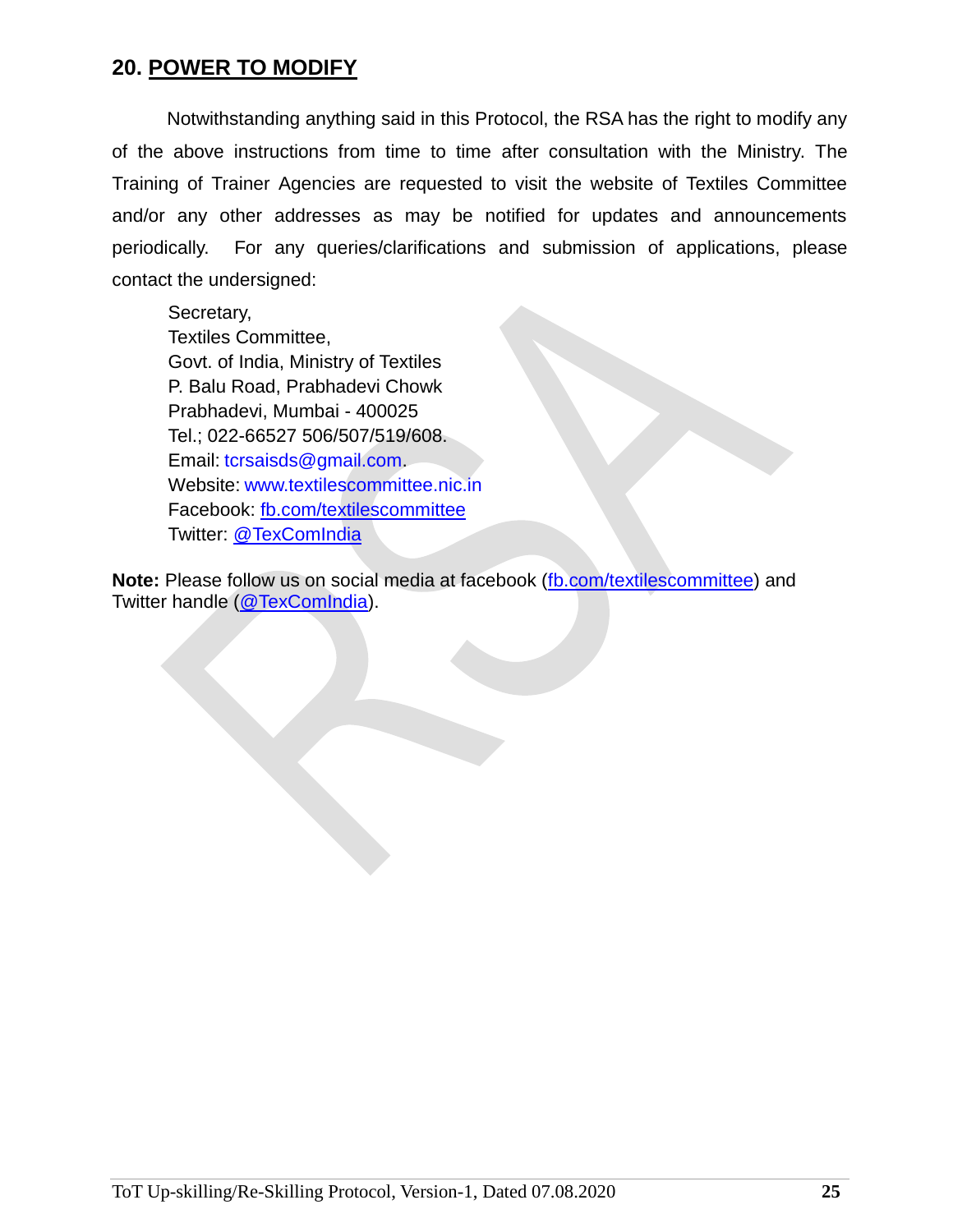#### **Infrastructure requirement for ToT programme**

- 1. A well ventilated, cleaned and suitably illuminated separate class room measuring not less than 10 Sq.ft. per trainee.
- 2. A separate practical area (having requisite machinery for training) with not less than 10 Sq.ft. per trainee or sufficiently earmarked area designated for practical training in the industry not less than 10 Sq.ft. per trainee.
- 3. The class room shall be equipped with
	- a. Study chairs for accommodating all trainees
	- b. Dias for the Training Assistant (Desirable)
	- c. White board/ Black Board with duster and markers
	- d. LCD projector with screen
	- e. Computer/laptop connected to LCD projector with speakers
- 4. Two Computer systems for use by Training Assistants and trainees (Desirable).
- 5. A library with at least 20 relevant titles for use by Training Assistants and trainees (Desirable)
- 6. Separate washroom facility for male and female
- 7. Ramps, Lifts and Toilets for differently-abled people, wherever required.
- 8. Availability of firefighting equipments
- 9. Availability of first aid facility
- 10. Availability of minimum of 2 numbers of dustbins.
- 11. Clean Drinking Water Facility
- 12. A Training Kit comprising of official Course booklet, pen, pencil, writing pad, etc. to be provided to each trainee in a particular batch
- 13. Wherever require relevant Machine (if machine not required that compulsorily Machine line diagram) with machine to training ration as prescribed in the RSA document for Infrastructure Requirements for Implementing Partners for each course.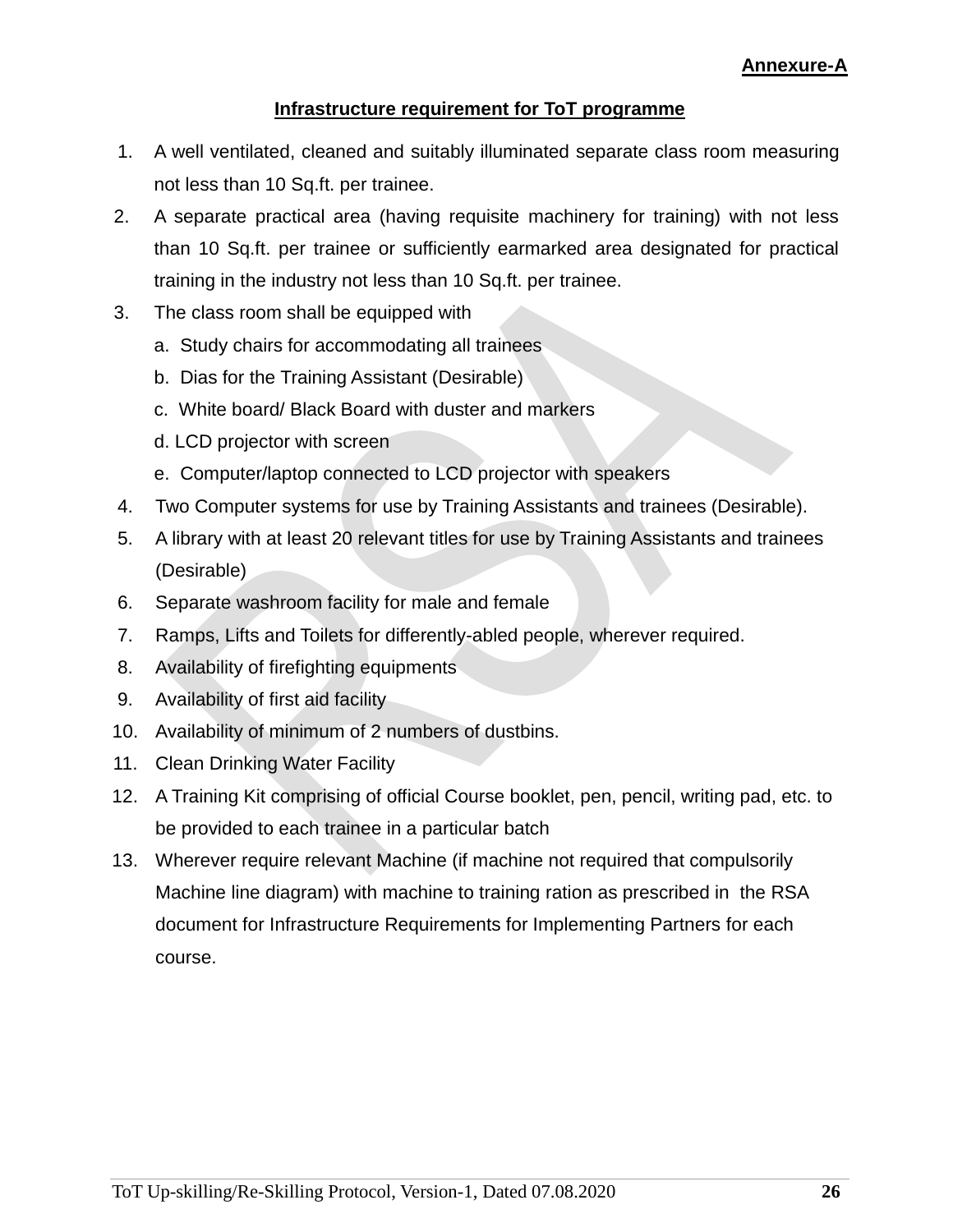

## **FORM - 14**

 **KNOW YOUR MASTER TRAINER – UP-SKILLING/RE-**



| सत्यमेव जयते                                                                                                                                                                                  | <b>SKILLING (KYMT-U/R)</b> |                                              |                                    |
|-----------------------------------------------------------------------------------------------------------------------------------------------------------------------------------------------|----------------------------|----------------------------------------------|------------------------------------|
|                                                                                                                                                                                               |                            | <b>RESOURSE SUPPORT AGENCY</b>               |                                    |
| Scheme for Capacity Building in Textiles Sector - समर्थ (Samarth)                                                                                                                             |                            |                                              |                                    |
|                                                                                                                                                                                               |                            | of Ministry of Textiles, Government of India |                                    |
|                                                                                                                                                                                               |                            | (To be filled in capital letters only)       |                                    |
| PREFERRED RSA JOB ROLE/COURSE TO<br>BE OPTED FOR TRAINING                                                                                                                                     |                            |                                              | <b>Please Attach</b>               |
| <b>NAME OF MASTER TRAINER</b>                                                                                                                                                                 |                            |                                              | recent pass port<br>size Photo and |
| ADDRESS OF MT                                                                                                                                                                                 |                            |                                              | sign across it.                    |
| MT MOBILE NUMBER AND MAIL-ID                                                                                                                                                                  |                            |                                              |                                    |
| <b>MT QUALIFICATION</b><br>(Please attach attested copy of proof of<br>qualifications)                                                                                                        |                            |                                              |                                    |
| NO. OF YEARS OF EXPERIENCE IN<br>TRAINING FIELD (Please attach valid proof)                                                                                                                   |                            |                                              |                                    |
| NO. OF YEARS OF EXPERIENCE IN<br>INDUSTRIAL FIELD (Please attach valid proof)                                                                                                                 |                            |                                              |                                    |
| WHETHER TOT CERTIFIED (If Yes, Specify<br>Name Of Agency (Please attach valid proof)                                                                                                          |                            |                                              |                                    |
| WHETHER APPROVED BY ANY TEXTILE<br>RELATED SSC? YES/NO (If Yes, Specify Job<br>Role) (Please attach valid proof)                                                                              |                            |                                              |                                    |
| AMOUNT PAID, TRANSACTION NO. &<br><b>TRANSACTION DATE</b>                                                                                                                                     |                            |                                              |                                    |
| AADHAAR No.                                                                                                                                                                                   |                            |                                              |                                    |
| PAN CARD No.                                                                                                                                                                                  |                            |                                              |                                    |
| MASTER TRAINER SPECIMEN SIGNATURE                                                                                                                                                             | 1                          | 2                                            | 3                                  |
| <b>NAME OF ToT AGENCY</b>                                                                                                                                                                     |                            |                                              |                                    |
| NAME & SIGNATURE OF AUTHORIZED<br>SIGNATORY WITH OFFICE SEAL/STAMP                                                                                                                            |                            |                                              |                                    |
|                                                                                                                                                                                               | <b>FOR RSA USE ONLY</b>    |                                              |                                    |
| <b>VERIFIED BY</b>                                                                                                                                                                            |                            |                                              |                                    |
| APPROVED BY                                                                                                                                                                                   |                            |                                              |                                    |
| ALLOTED CODE OF MT (UID)                                                                                                                                                                      |                            |                                              |                                    |
| *Attach relevant documents proofs of eligibility criteria viz. education proofs, experience proofs, ToT proofs, SSC<br>Proofs (if applicable), Aadhar card photocopy, PAN card Photocopy etc. |                            |                                              |                                    |